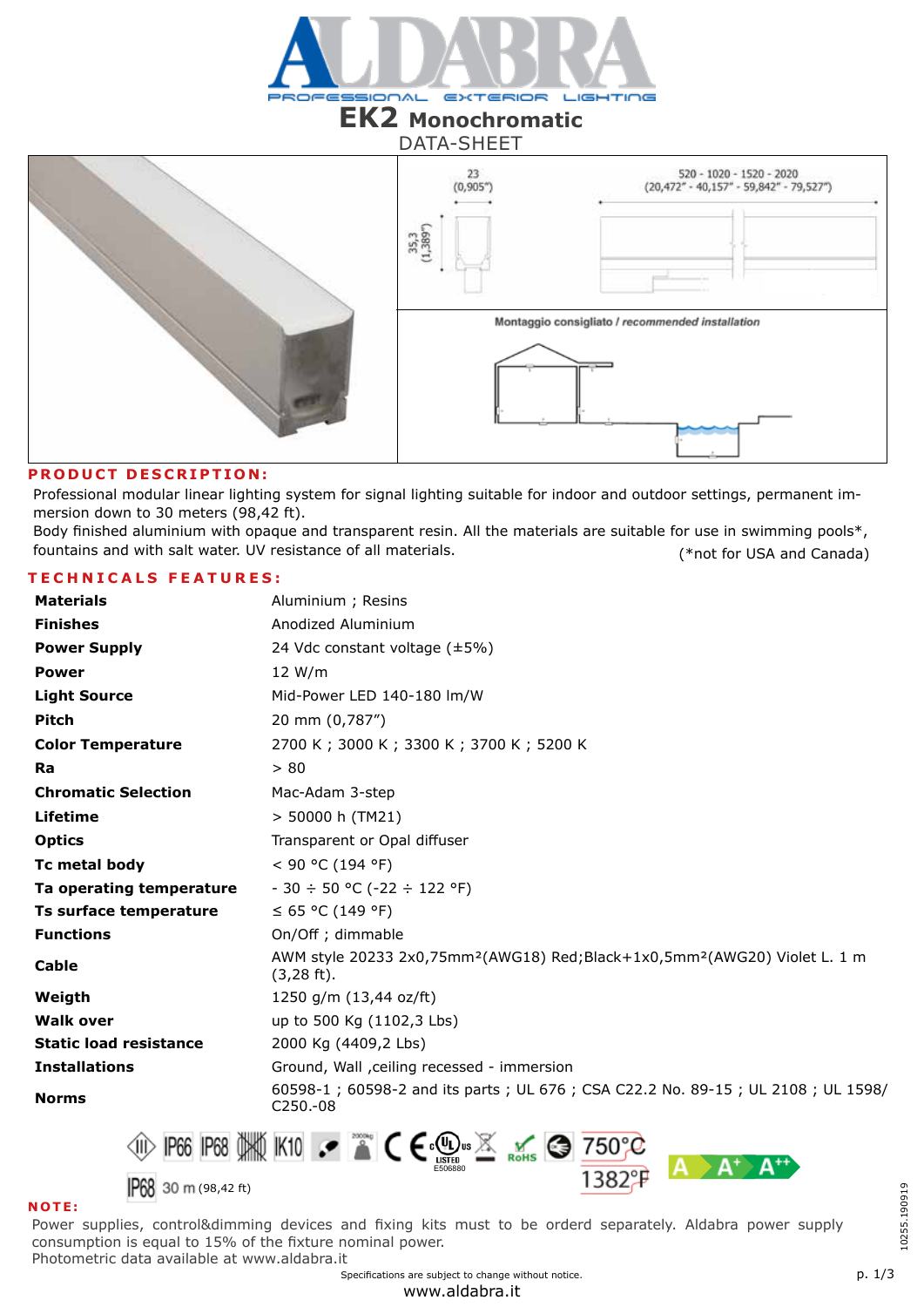

|                         | power (W) | length mm (in) | pitch mm (in) |  |
|-------------------------|-----------|----------------|---------------|--|
| EK2.01.XXXXX.X          |           | 520 (20,472")  | 20 (0,787")   |  |
| <b>EK2.02.</b> XXXXX.X  | 12        | 1020 (40,157") | 20 (0,787")   |  |
| <b>EK2.03.</b> XXXXX.X  | 18        | 1520 (59,842") | 20 (0,787")   |  |
| <b>EK2.04.</b> XXXXX. X | 24        | 2020 (79,527") | 20 (0,787")   |  |

### **OPTICAL FEATURES:**

| FK2 XX TXXXX X          | Transparent diffuser 50° |
|-------------------------|--------------------------|
| EK2.XX <b>.D</b> XXXX.X | Opal diffuser 111°       |

### **LIGHT FEATURES:**

|                | Mid-Power LED       | $Im/m*$ | Ra   | Chromatic selection |  |
|----------------|---------------------|---------|------|---------------------|--|
| EK2.XX.X27XX.X | 2700K warm white    | 202     | > 80 | MacAdam 3-step      |  |
| EK2.XX.X30XX.X | 3000K warm white    | 202     | >80  | MacAdam 3-step      |  |
| EK2.XX.X33XX.X | 3300K warm white    | 202     | >80  | MacAdam 3-step      |  |
| EK2.XX.X37XX.X | 3700K neutral white | 262     | > 80 | MacAdam 3-step      |  |
| EK2.XX.X52XX.X | 5200K cool white    | 303     | > 80 | MacAdam 3-step      |  |
|                |                     |         |      |                     |  |

\*delivered luminous flux (opal)

### **FINISHES FEATURES:**

EK2.XX.XXX**A1**.X Anodized Aluminuim



### **GENERAL INFORMATIONS:**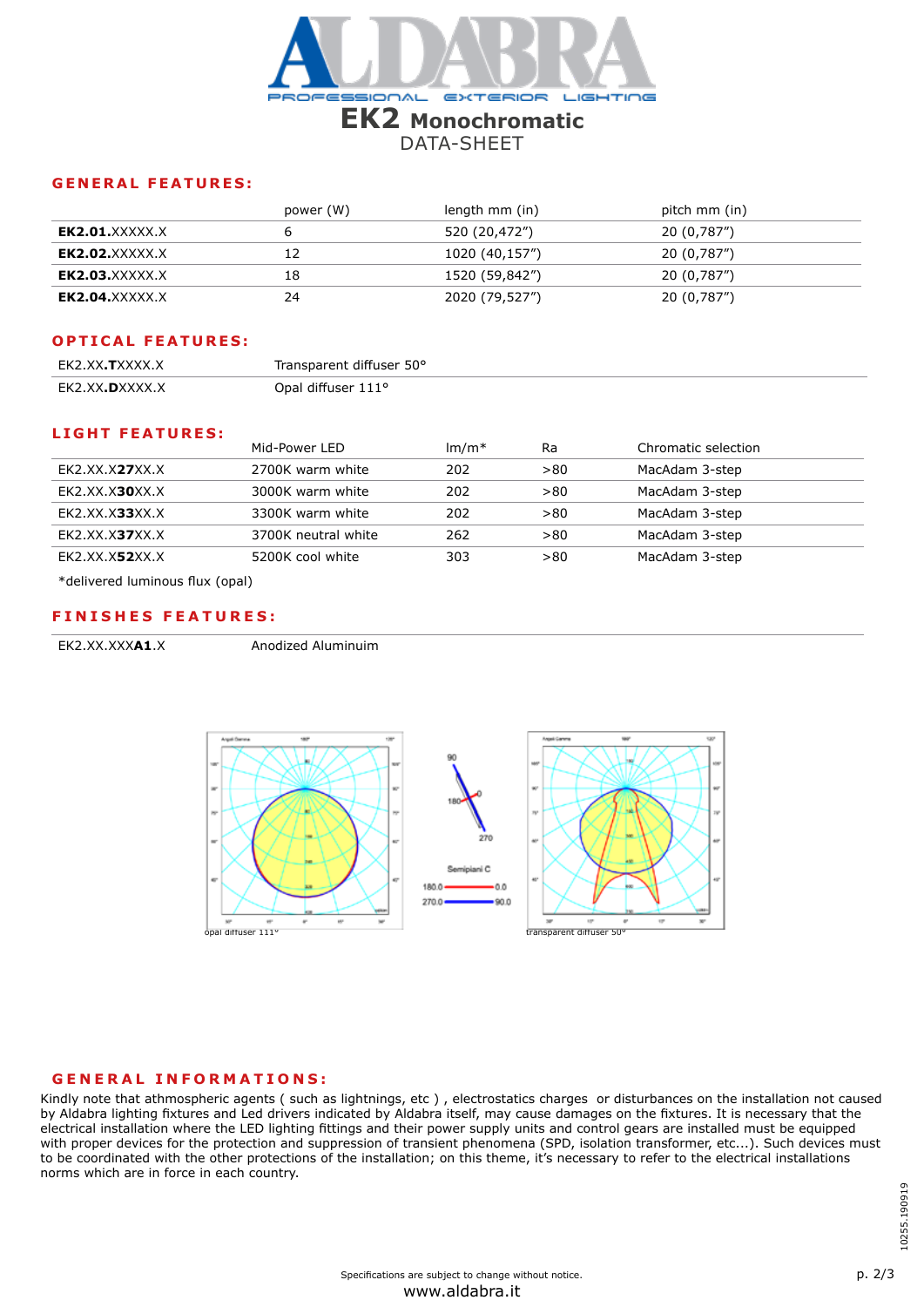

Type A - anodized aluminium

| CSF.0045.0 | trimless recessing box 520 mm (20,472")  |
|------------|------------------------------------------|
| CSF.0046.0 | trimless recessing box 1020 mm (40,157") |
| CSF.0047.0 | trimless recessing box 1520 mm (59,842") |
| CSF.0048.0 | trimless recessing box 2020 mm (79,527") |

27,6  $(1,086")$ 76,5<br>3,011'



Type B - anodized aluminium

| recessing box with trim 520 mm (20,472")  |
|-------------------------------------------|
| recessing box with trim 1020 mm (40,157") |
| recessing box with trim 1520 mm (59,842") |
| recessing box with trim 2020 mm (79,527") |
|                                           |





### **ACCESSORIES:**

**ACC.0060.0**

couple of end caps for recessing boxs type A and B



**ACC.0003.0** alignment kit for housing boxes type A and B



### **ACC.0074.0** fixing spring





**ACC.0028.0**

**ACC.0019.0**

safety steel wire for ceiling installation for preventing accidental fall

tool for pulling out the module from the housing box





Specifications are subject to change without notice. www.aldabra.it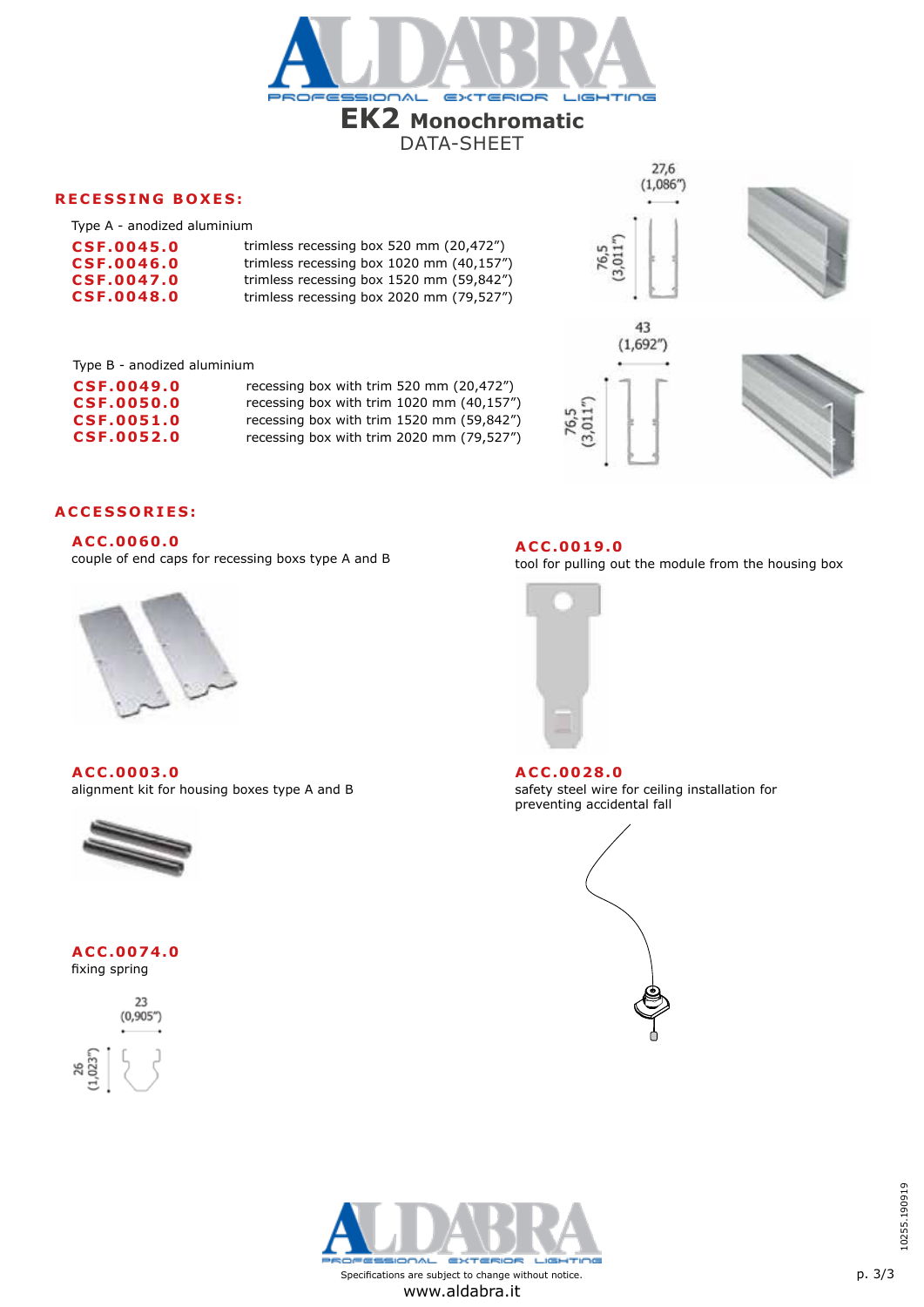

# **EK2 RGB** DATA-SHEET



### **PRODUCT DESCRIPTION:**

Professional modular linear lighting system for signal lighting suitable for indoor and outdoor settings, permanent immersion down to 30 meters (98,42 ft).

Body finished aluminium with opaque and transparent resin. All the materials are suitable for use in swimming pools\*, fountains and with salt water. UV resistance of all materials. (\*not for USA and Canada)

### **TECHNICALS FEATURES:**

| <b>Materials</b>              | Aluminium ; Resins                                                                                                                           |  |
|-------------------------------|----------------------------------------------------------------------------------------------------------------------------------------------|--|
| <b>Finishes</b>               | Anodized Aluminium                                                                                                                           |  |
| <b>Power Supply</b>           | 24 Vdc constant voltage $(\pm 5\%)$                                                                                                          |  |
| <b>Power</b>                  | 15 W/m                                                                                                                                       |  |
| <b>Light Source</b>           | Signal LED                                                                                                                                   |  |
| Pitch                         | 20 mm (0,787")                                                                                                                               |  |
| <b>Dominant Wavelength</b>    | R=622nm, G=530nm, B=470nm                                                                                                                    |  |
| Lifetime                      | > 50000 h (L80B20)                                                                                                                           |  |
| <b>Optics</b>                 | Transparent or Opal diffuser                                                                                                                 |  |
| Tc metal body                 | < 90 °C (194 °F)                                                                                                                             |  |
| Ta operating temperature      | $-30 \div 50$ °C (-22 $\div 122$ °F)                                                                                                         |  |
| Ts surface temperature        | ≤ 65 °C (149 °F)                                                                                                                             |  |
| <b>Functions</b>              | On/Off; dimmable                                                                                                                             |  |
| Cable RGB                     | AWM style 20233 2x0,75mm <sup>2</sup> (AWG18) Red;Black+3x0,5mm <sup>2</sup> (AWG20) Red/black,<br>Green/black, Blue/black L. 1 m (3,28 ft). |  |
| Weigth                        | 1250 g/m (13,44 oz/ft)                                                                                                                       |  |
| <b>Walk over</b>              | up to 500 Kg (1102,3 Lbs)                                                                                                                    |  |
| <b>Static load resistance</b> | 2000 Kg (4409,2 Lbs)                                                                                                                         |  |
| <b>Installations</b>          | Ground, Wall, ceiling recessed - immersion                                                                                                   |  |
| <b>Norms</b>                  | 60598-1; 60598-2 and its parts; UL 676; CSA C22.2 No. 89-15; UL 2108; UL<br>1598/C250.-08                                                    |  |
|                               |                                                                                                                                              |  |



### **NOTE:**

Power supplies, control&dimming devices and fixing kits must to be orderd separately. Aldabra power supply consumption is equal to 15% of the fixture nominal power. Photometric data available at www.aldabra.it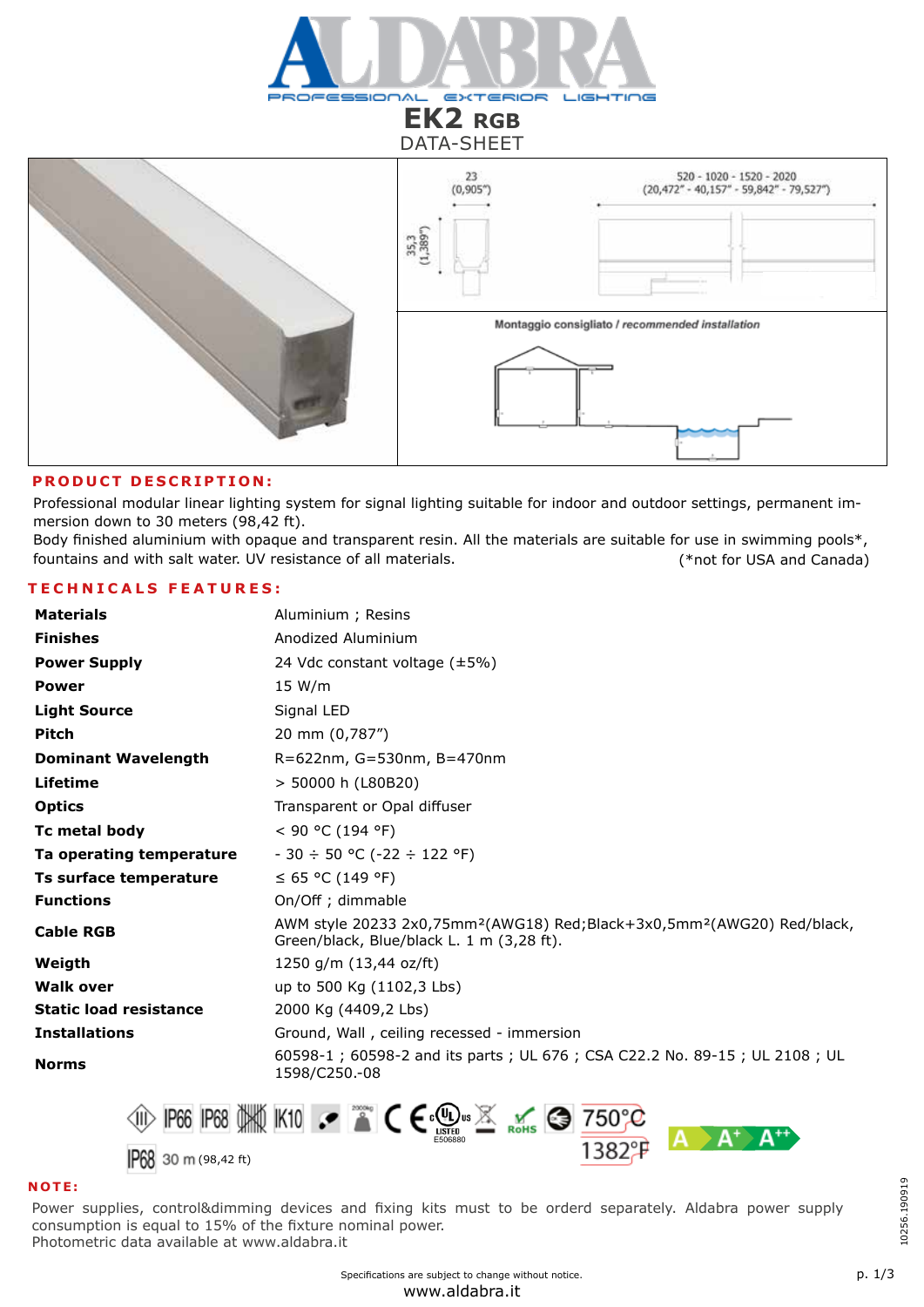

|                        | power (W) | length mm (in) | pitch mm (in) |  |
|------------------------|-----------|----------------|---------------|--|
| <b>EK2.01.</b> XXXXX.X |           | 520 (20,472")  | 20 (0,787")   |  |
| <b>EK2.02.</b> XXXXX.X | 15        | 1020 (40,157") | 20 (0,787")   |  |
| <b>EK2.03.</b> XXXXX.X |           | 1520 (59,842") | 20 (0,787")   |  |
| <b>EK2.04.</b> XXXXX.X | 30        | 2020 (79,527") | 20 (0,787")   |  |

### **OPTICAL FEATURES:**

| EK2.XX. <b>T</b> XXXX.X | Transparent diffuser 50° |
|-------------------------|--------------------------|
| EK2.XX. <b>D</b> XXXX.X | Opal diffuser 111°       |

### **LIGHT FEATURES:**

|                                 | Signal LED | $Im/m*$ |
|---------------------------------|------------|---------|
| EK2.XX.X <b>90</b> XX.X         | R, G, B    | ⊥∠⊃     |
| *delivered luminous flux (opal) |            |         |

### **FINISHES FEATURES:**

EK2.XX.XXXA1.X **Anodized Aluminuim** 



### **GENERAL INFORMATIONS:**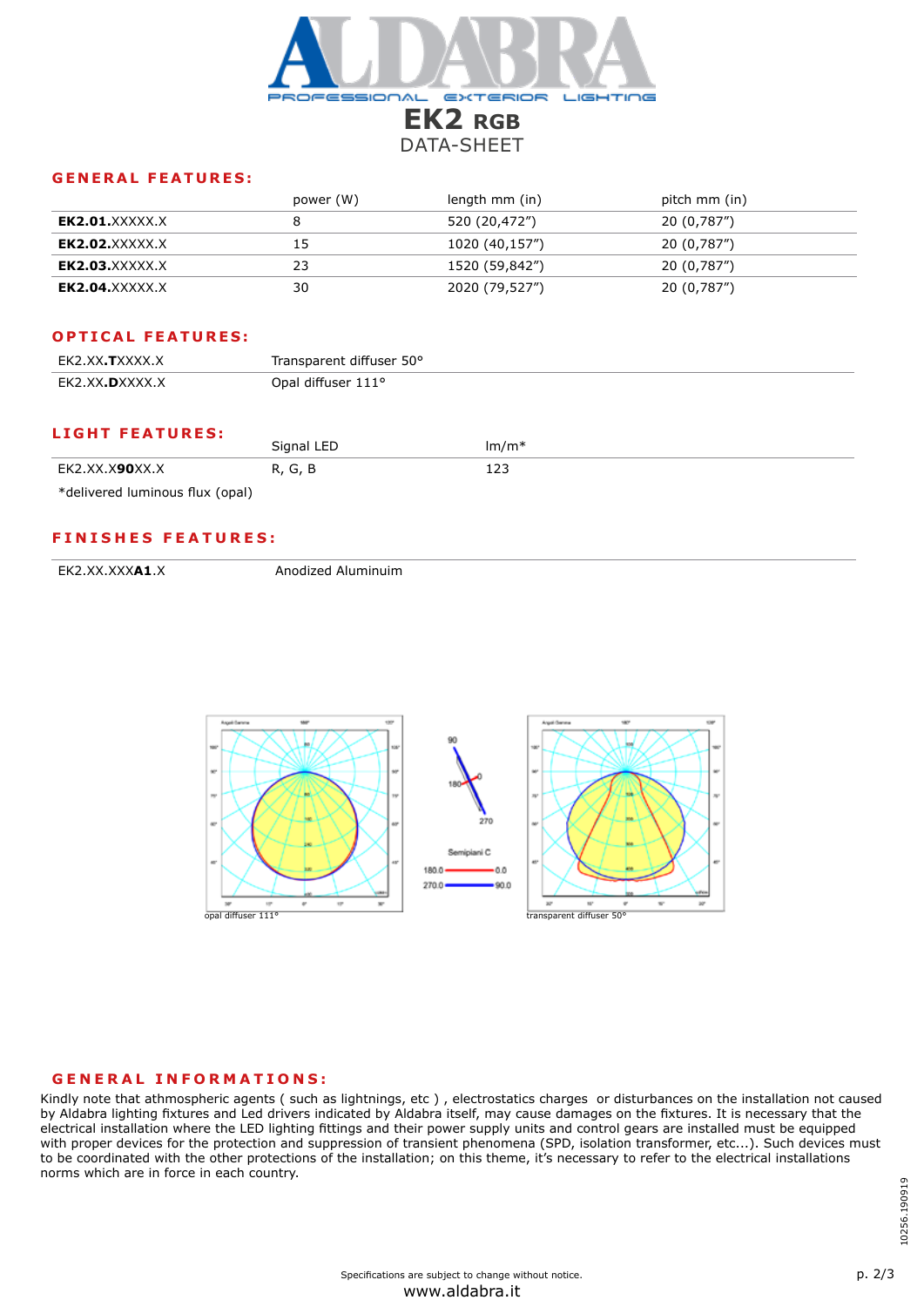

Type A - anodized aluminium

| CSF.0045.0 | trimless recessing box 520 mm (20,472")  |
|------------|------------------------------------------|
| CSF.0046.0 | trimless recessing box 1020 mm (40,157") |
| CSF.0047.0 | trimless recessing box 1520 mm (59,842") |
| CSF.0048.0 | trimless recessing box 2020 mm (79,527") |





Type B - anodized aluminium

| recessing box with trim 520 mm (20,472")  |
|-------------------------------------------|
| recessing box with trim 1020 mm (40,157") |
| recessing box with trim 1520 mm (59,842") |
| recessing box with trim 2020 mm (79,527") |
|                                           |



tool for pulling out the module from the housing box



### **ACCESSORIES:**

**ACC.0060.0**

couple of end caps for recessing boxs type A and B



**ACC.0003.0** alignment kit for housing boxes type A and B



### **ACC.0074.0** fixing spring





**ACC.0019.0**

**ACC.0028.0**

safety steel wire for ceiling installation for preventing accidental fall





Specifications are subject to change without notice. www.aldabra.it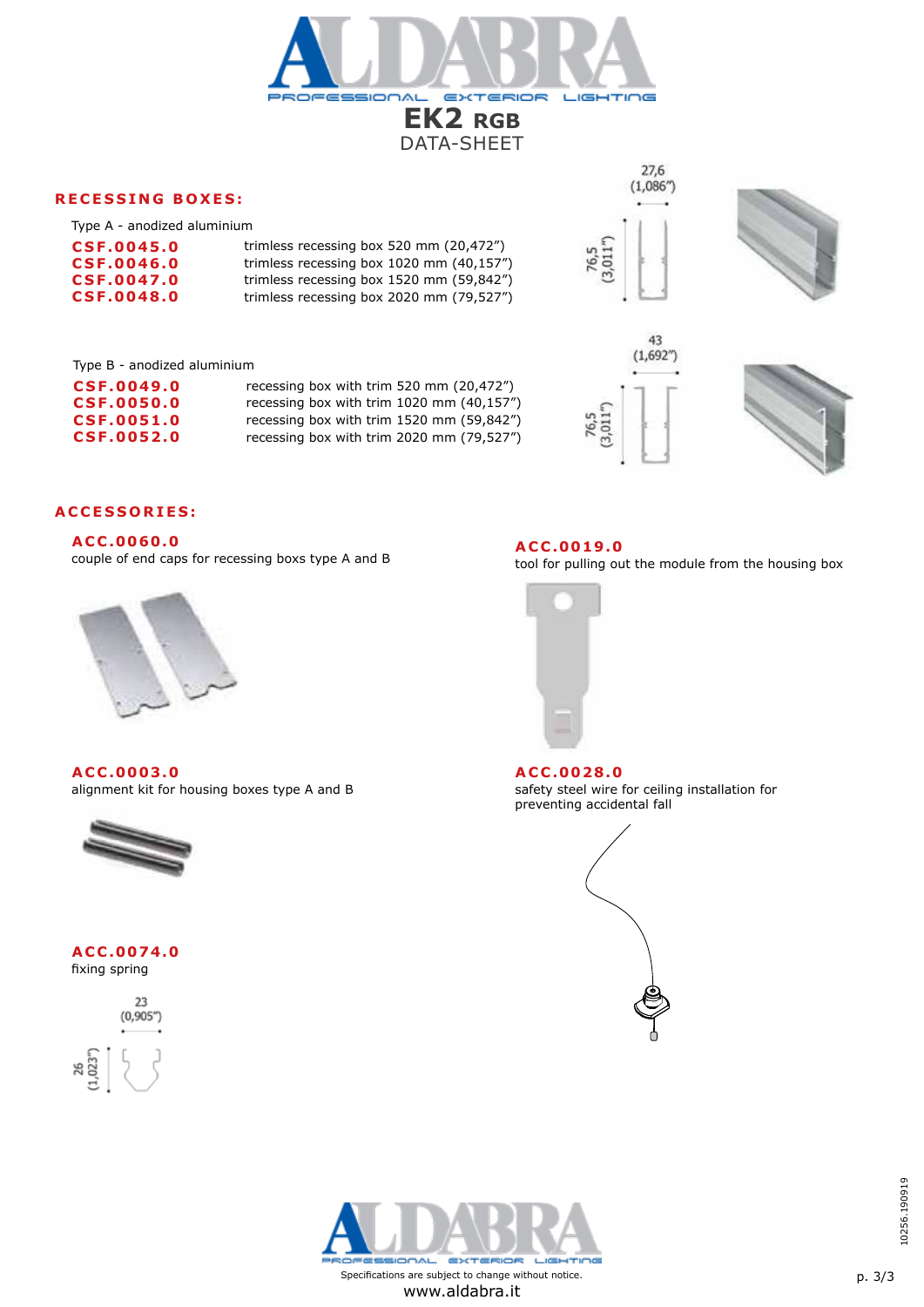

### **EK2 RGB move** DATA-SHEET



### **PRODUCT DESCRIPTION:**

Professional modular linear lighting system for signal lighting suitable for indoor and outdoor settings, permanent immersion down to 30 meters (98,42 ft).

Body finished aluminum with opaque and transparent resin. All the materials are suitable for use in swimming pools\*, fountains and with salt water. UV resistance of all materials. (\*not for USA and Canada)

### **TECHNICALS FEATURES:**

| <b>Materials</b>              | Aluminium ; Resins                                                                                                                           |
|-------------------------------|----------------------------------------------------------------------------------------------------------------------------------------------|
| <b>Finishes</b>               | Anodized Aluminium                                                                                                                           |
| <b>Power Supply</b>           | 24 Vdc constant voltage $(\pm 5\%)$                                                                                                          |
| <b>Power</b>                  | 12 W/m                                                                                                                                       |
| <b>Light Source</b>           | Signal LED                                                                                                                                   |
| <b>Pitch</b>                  | 25 mm (0,984")                                                                                                                               |
| <b>Dominant Wavelength</b>    | $R = 622$ nm, G=530nm, B=470nm                                                                                                               |
| Lifetime                      | > 50000 h (L80B20)                                                                                                                           |
| <b>Optics</b>                 | Transparent or Opal diffuser                                                                                                                 |
| Tc metal body                 | $<$ 90 °C (194 °F)                                                                                                                           |
| Ta operating temperature      | $-30 \div 50$ °C ( $-22 \div 122$ °F)                                                                                                        |
| Ts surface temperature        | ≤ 65 °C (149 °F)                                                                                                                             |
| <b>Functions</b>              | On/Off; dimmable                                                                                                                             |
| <b>Cable RGB move</b>         | In: AWM style 20233 2xAWG18 (Red; Black)+2xAWG20 (R/b, B/b) L. 1 m (3,28 ft).<br>Out: AWM style 20233 2xAWG18 (Red; Black) L. 1 m (3,28 ft). |
| Weigth                        | 1250 g/m (13,44 oz/ft)                                                                                                                       |
| <b>Walk over</b>              | up to 500 Kg (1102,3 Lbs)                                                                                                                    |
| <b>Static load resistance</b> | 2000 Kg (4409,2 Lbs)                                                                                                                         |
| <b>Installations</b>          | Ground, Wall , ceiling recessed - immersion                                                                                                  |
| <b>Norms</b>                  | 60598-1; 60598-2 and its parts; UL 676; CSA C22.2 No. 89-15; UL 2108; UL<br>1598/C250.-08                                                    |
|                               |                                                                                                                                              |



#### **NOTE:**

Power supplies, control&dimming devices and fixing kits must to be orderd separately. Aldabra power supply consumption is equal to 15% of the fixture nominal power. Photometric data available at www.aldabra.it

Specifications are subject to change without notice.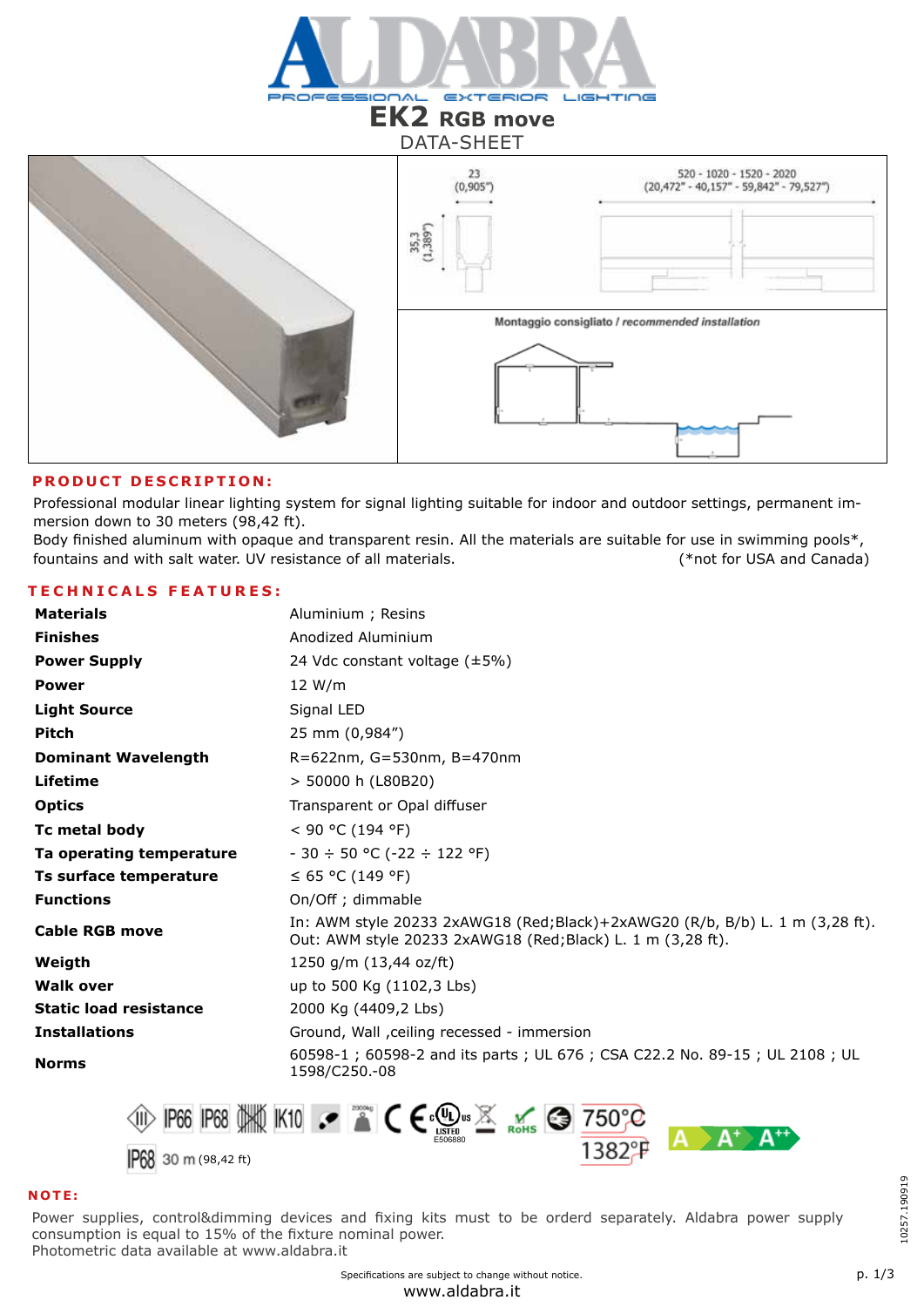

|                        | power (W) | length mm (in) | pitch mm (in) |  |
|------------------------|-----------|----------------|---------------|--|
| <b>EK2.01.</b> XXXXX.X |           | 520 (20,472")  | 25 (0,984″)   |  |
| <b>EK2.02.</b> XXXXX.X |           | 1020 (40,157") | 25 (0,984″)   |  |
| <b>EK2.03.</b> XXXXX.X | 18        | 1520 (59,842") | 25 (0,984″)   |  |
| <b>EK2.04.</b> XXXXX.X | 24        | 2020 (79,527") | 25 (0,984″)   |  |

### **OPTICAL FEATURES:**

| EK2.XX. <b>D</b> XXXX.X         | Opal diffuser 111° |         |  |
|---------------------------------|--------------------|---------|--|
| <b>LIGHT FEATURES:</b>          | Signal LED         | $Im/m*$ |  |
| EK2.XX.X <b>92</b> XX.X         | R, G, B            | 98      |  |
| *delivered luminous flux (opal) |                    |         |  |

#### **FINISHES FEATURES:**

EK2.XX.XXXA1.X Anodized Aluminuim



### **GENERAL INFORMATIONS:**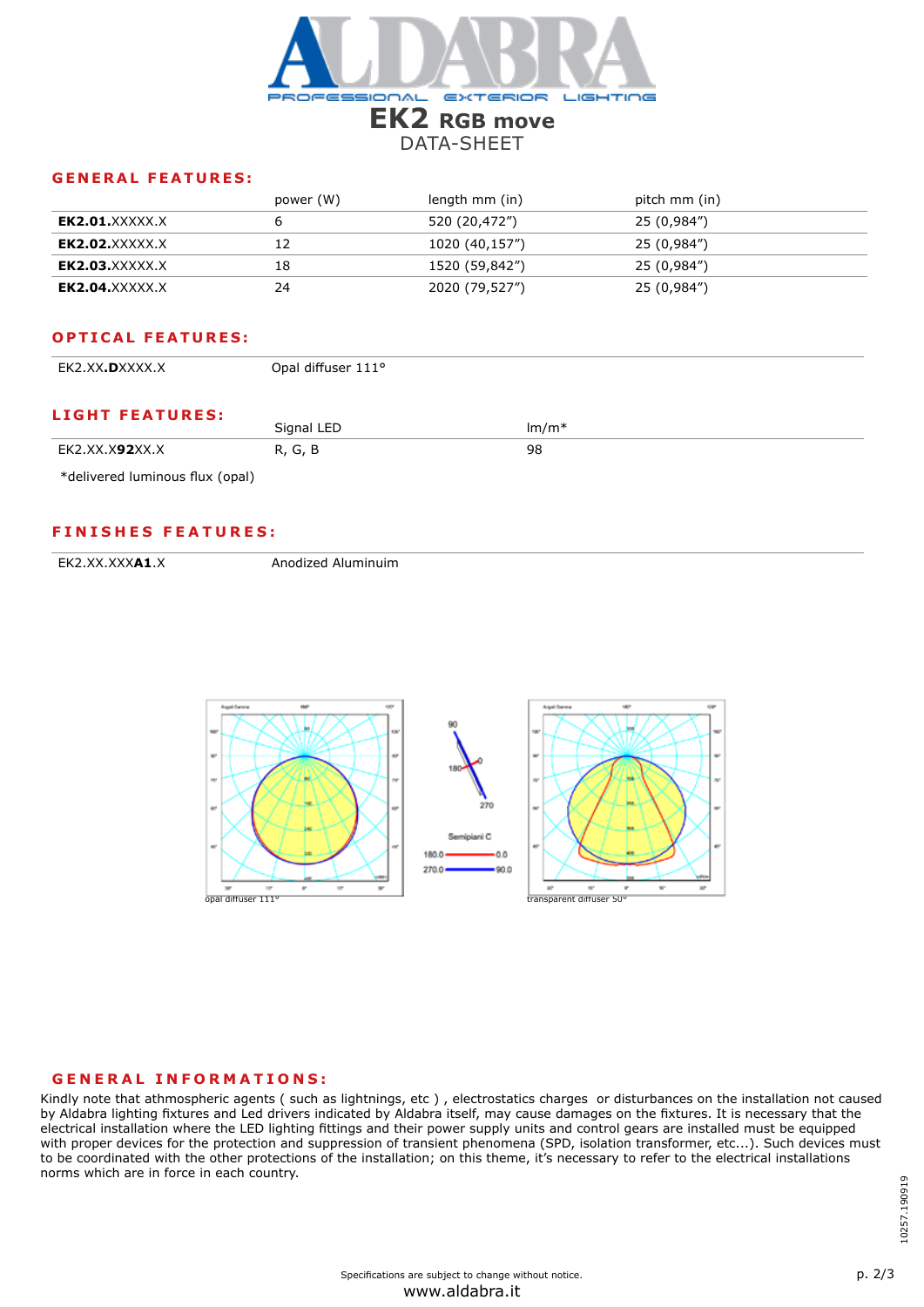

Type A - anodized aluminium

| CSF.0045.0        | trimless recessing box 520 mm (20,472")      |
|-------------------|----------------------------------------------|
| CSF.0046.0        | trimless recessing box $1020$ mm $(40,157")$ |
| CSF.0047.0        | trimless recessing box 1520 mm (59,842")     |
| <b>CSF.0048.0</b> | trimless recessing box 2020 mm (79,527")     |

27,6  $(1,086")$ 76,5<br>3,011"



Type B - anodized aluminium

| <b>CSF.0049.0</b> | recessing box with trim 520 mm (20,472")  |
|-------------------|-------------------------------------------|
| <b>CSF.0050.0</b> | recessing box with trim 1020 mm (40,157") |
| CSF.0051.0        | recessing box with trim 1520 mm (59,842") |
| CSF.0052.0        | recessing box with trim 2020 mm (79,527") |
|                   |                                           |



tool for pulling out the module from the housing box



### **ACCESSORIES:**

**ACC.0060.0**

couple of end caps for recessing boxs type A and B



**ACC.0003.0** alignment kit for housing boxes type A and B



### **ACC.0074.0** fixing spring





**ACC.0019.0**

**ACC.0028.0**

safety steel wire for ceiling installation for preventing accidental fall





Specifications are subject to change without notice. www.aldabra.it

10257.190919 10257.190919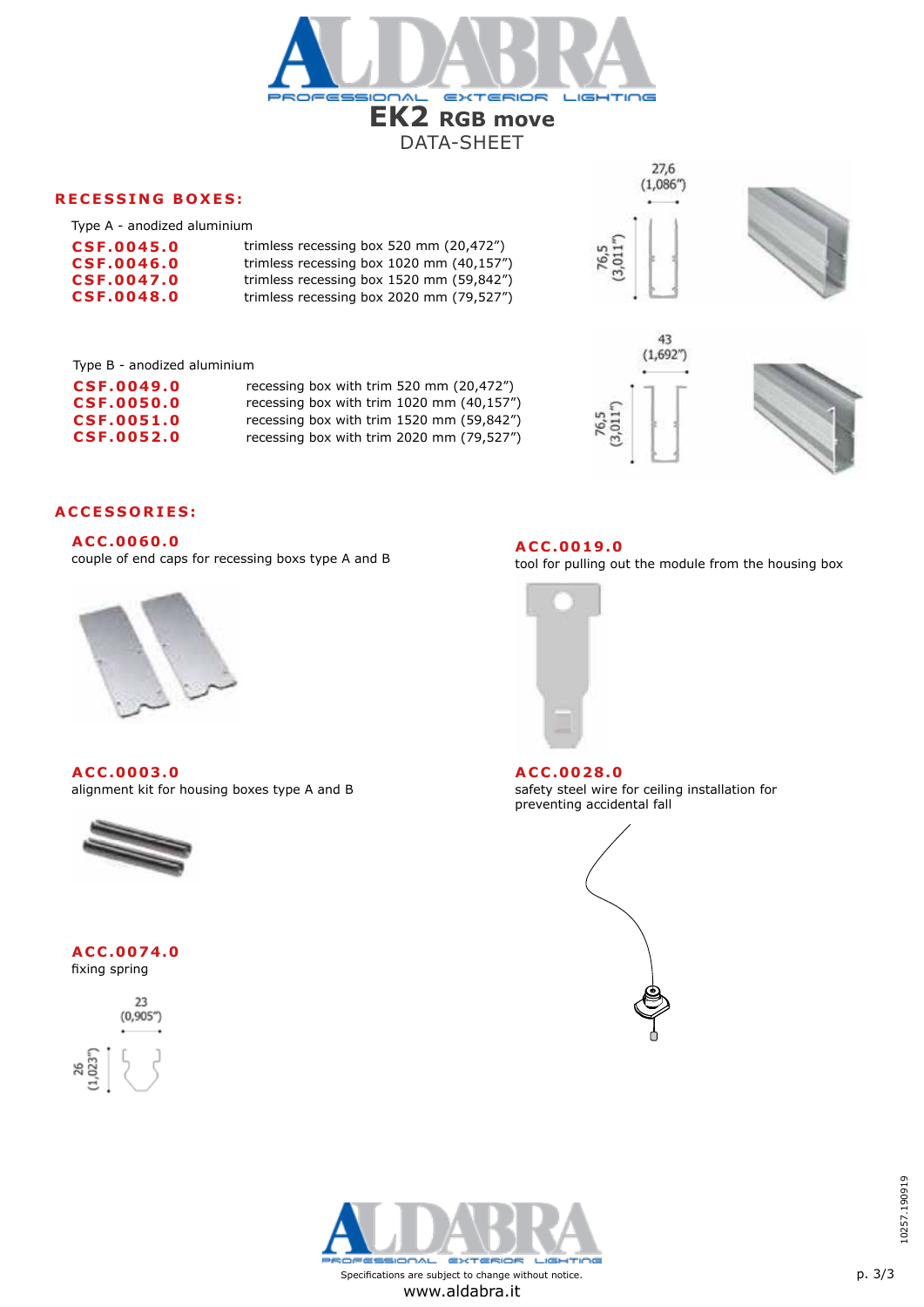



### **PRODUCT DESCRIPTION:**

Professional modular linear lighting system for signal lighting suitable for indoor and outdoor settings, permanent immersion down to 30 meters (98,42 ft).

Body finished aluminium with opaque and transparent resin. All the materials are suitable for use in swimming pools\*, fountains and with salt water. UV resistance of all materials. (\*not for USA and Canada)

### **TECHNICALS FEATURES:**

| <b>Materials</b>              | Aluminium ; Resins                                                                                                          |  |
|-------------------------------|-----------------------------------------------------------------------------------------------------------------------------|--|
| <b>Finishes</b>               | Anodized Aluminium                                                                                                          |  |
| <b>Power Supply</b>           | 24 Vdc constant voltage $(\pm 5\%)$                                                                                         |  |
| <b>Power</b>                  | 5 W                                                                                                                         |  |
| <b>Light Source</b>           | Mid-Power LED 140-180 lm/W                                                                                                  |  |
| <b>Pitch</b>                  | 20 mm (0,787")                                                                                                              |  |
| <b>Color Temperature</b>      | 2700 K; 3000 K; 3300 K; 3700 K; 5200 K                                                                                      |  |
| Ra                            | > 80                                                                                                                        |  |
| <b>Chromatic Selection</b>    | Mac-Adam 3-step                                                                                                             |  |
| Lifetime                      | $>$ 50000 h (TM21)                                                                                                          |  |
| <b>Optics</b>                 | Transparent or Opal diffuser                                                                                                |  |
| Tc metal body                 | < 90 °C (194 °F)                                                                                                            |  |
| Ta operating temperature      | $-30 \div 50$ °C (-22 $\div 122$ °F)                                                                                        |  |
| Ts surface temperature        | ≤ 65 °C (149 °F)                                                                                                            |  |
| <b>Functions</b>              | On/Off; dimmable                                                                                                            |  |
| <b>Cable</b>                  | AWM style 20233 2x0,75mm <sup>2</sup> (AWG18) Red; Black+1x0,5mm <sup>2</sup> (AWG20) Violet<br>L. $1 \text{ m}$ (3,28 ft). |  |
| Weigth                        | 575 g (20,28 oz)                                                                                                            |  |
| <b>Walk over</b>              | up to 500 Kg (1102,3 Lbs)                                                                                                   |  |
| <b>Static load resistance</b> | 2000 Kg (4409,2 Lbs)                                                                                                        |  |
| <b>Installations</b>          | Ground, Wall, ceiling recessed - immersion                                                                                  |  |
| <b>Norms</b>                  | 60598-1; 60598-2 and its parts; UL 676; CSA C22.2 No. 89-15; UL 2108<br>; UL 1598/C250 .- 08                                |  |
|                               | $\subseteq$ c(UL) <sub>us</sub> $\boxtimes$<br>750°<br>G                                                                    |  |
| <b>IPGR</b> 30 m (98.42 ft)   | 1382ੰ₽                                                                                                                      |  |

**NOTE:**

**IP68** 30 m (98,42 ft)

Power supplies, control&dimming devices and fixing kits must to be orderd separately. Aldabra power supply consumption is equal to 15% of the fixture nominal power. Photometric data available at www.aldabra.it

Specifications are subject to change without notice.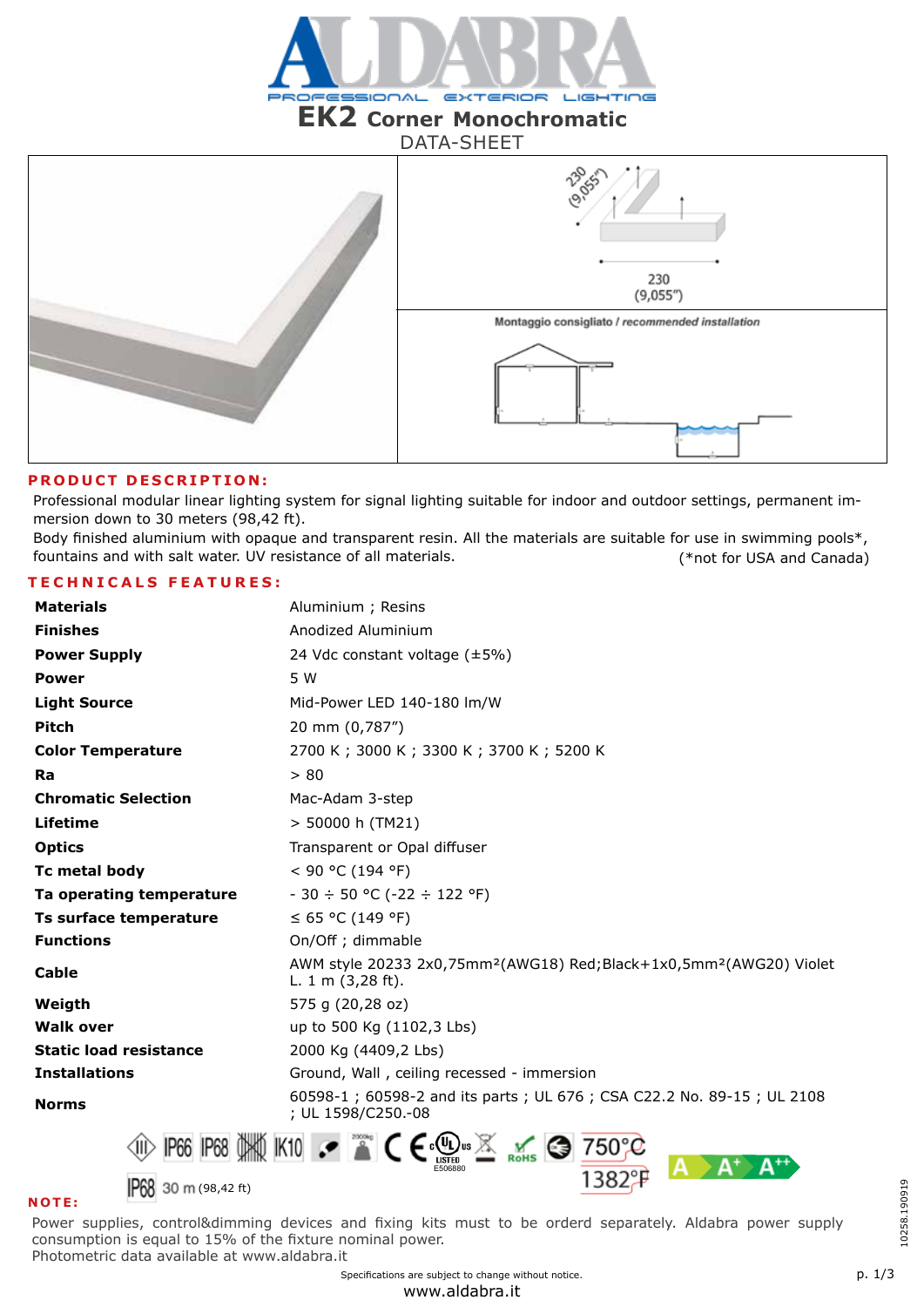

|                | power (W) | length mm (in)          | pitch mm (in) |
|----------------|-----------|-------------------------|---------------|
| EK2.51.XXXXX.X |           | 230x230 (9,055"x9,055") | 20 (0,787")   |

### **OPTICAL FEATURES:**

| FK2 XX TXXXX X | Transparent diffuser 45° |
|----------------|--------------------------|
| FK2 XX DXXXX X | Opal diffuser 109°       |

#### **LIGHT FEATURES:**

|                         | Mid-Power LED       | $Im/m*$ | Ra   | Chromatic selection |
|-------------------------|---------------------|---------|------|---------------------|
| EK2.XX.X27XX.X          | 2700K warm white    | 202     | > 80 | MacAdam 3-step      |
| EK2.XX.X <b>30</b> XX.X | 3000K warm white    | 202     | >80  | MacAdam 3-step      |
| EK2.XX.X33XX.X          | 3300K warm white    | 202     | > 80 | MacAdam 3-step      |
| EK2.XX.X37XX.X          | 3700K neutral white | 262     | > 80 | MacAdam 3-step      |
| EK2.XX.X52XX.X          | 5200K cool white    | 303     | > 80 | MacAdam 3-step      |

\*delivered luminous flux (opal)

### **FINISHES FEATURES:**

EK2.XX.XXX**A1**.X Anodized Aluminuim



### **GENERAL INFORMATIONS:**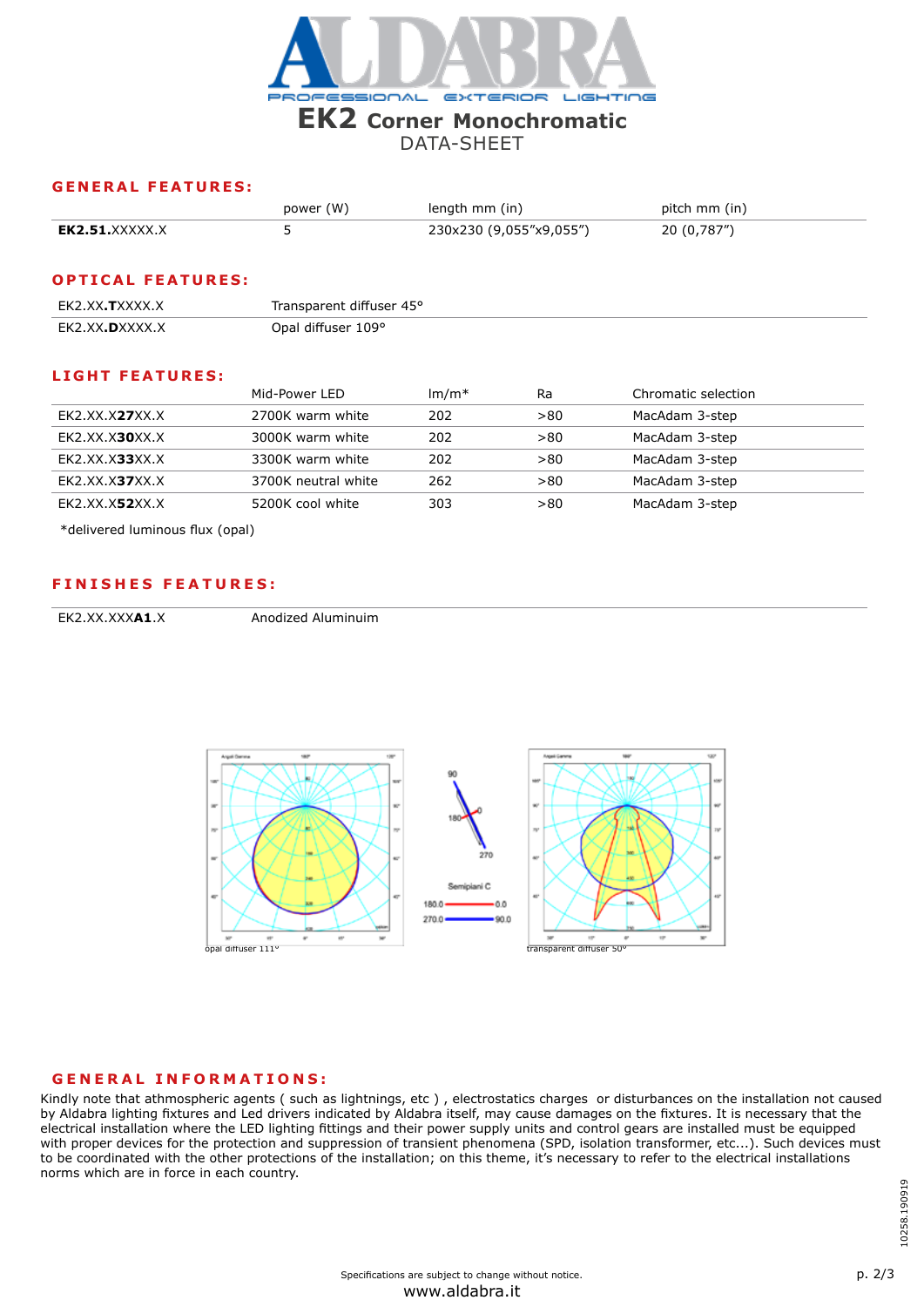

Type A - anodized aluminium

| CSF.0045.0 | trimless recessing box 520 mm (20,472")  |
|------------|------------------------------------------|
| CSF.0046.0 | trimless recessing box 1020 mm (40,157") |
| CSF.0047.0 | trimless recessing box 1520 mm (59,842") |
| CSF.0048.0 | trimless recessing box 2020 mm (79,527") |

27,6  $(1,086")$ 76,5  $\overline{01}$ 



Type B - anodized aluminium

| CSF.0049.0        | recessing box with trim 520 mm (20,472")  |
|-------------------|-------------------------------------------|
| <b>CSF.0050.0</b> | recessing box with trim 1020 mm (40,157") |
| <b>CSF.0051.0</b> | recessing box with trim 1520 mm (59,842") |
| CSF.0052.0        | recessing box with trim 2020 mm (79,527") |

\*For corner or external edge products, order a linear recessing box to be cut on site.



tool for pulling out the module from the housing box



### **ACCESSORIES:**

### **ACC.0060.0**

couple of end caps for recessing boxs type A and B



**ACC.0019.0**

**ACC.0003.0**

alignment kit for housing boxes type A and B



### **ACC.0074.0** fixing spring









Specifications are subject to change without notice. www.aldabra.it

10258.190919 10258.190919

p. 3/3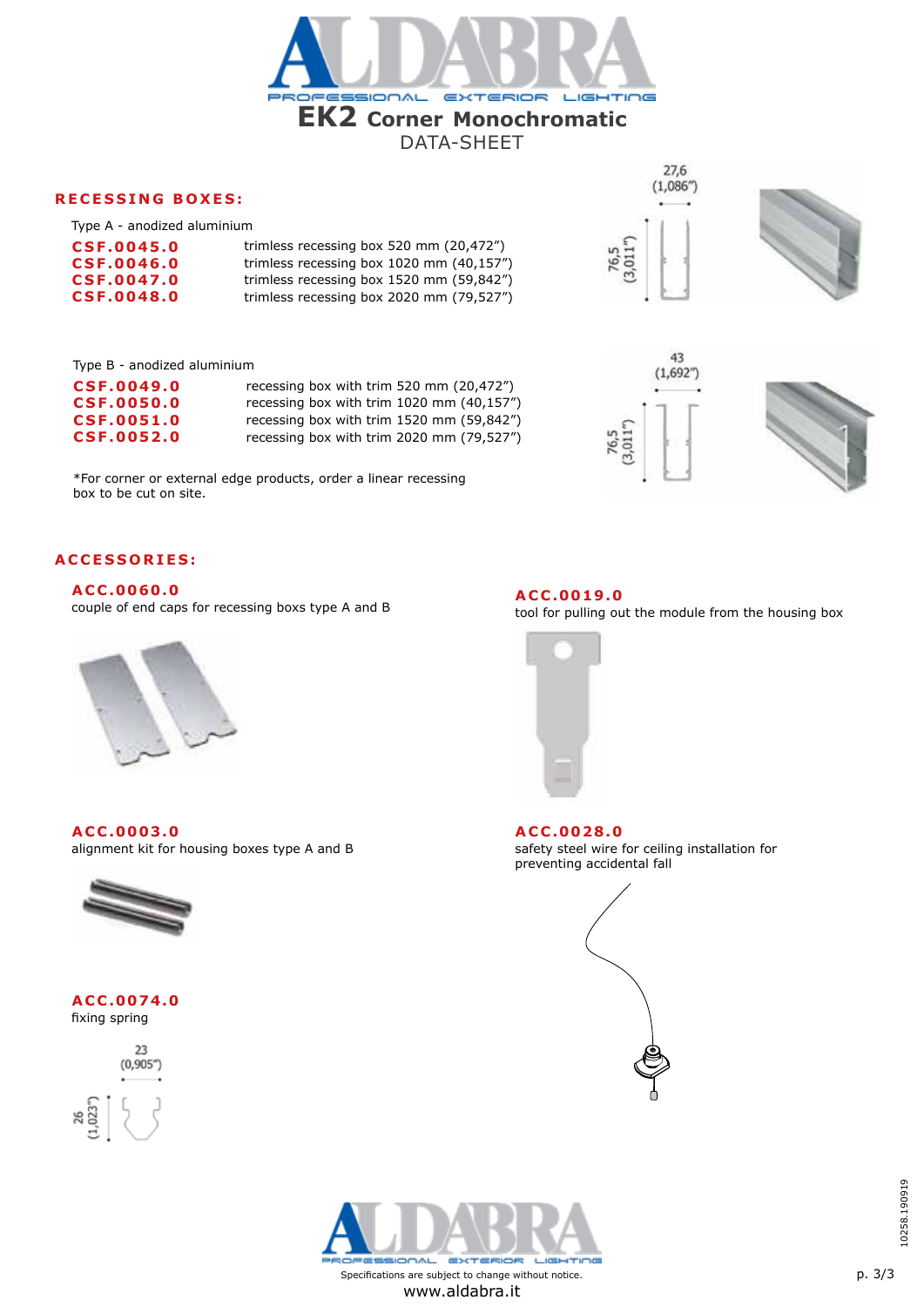



### **PRODUCT DESCRIPTION:**

Professional modular linear lighting system for signal lighting suitable for indoor and outdoor settings, permanent immersion down to 30 meters (98,42 ft).

Body finished aluminium with opaque and transparent resin. All the materials are suitable for use in swimming pools\*, fountains and with salt water. UV resistance of all materials. (\*not for USA and Canada)

### **TECHNICALS FEATURES:**

| <b>Materials</b>              | Aluminium ; Resins                                                                                                                              |
|-------------------------------|-------------------------------------------------------------------------------------------------------------------------------------------------|
| <b>Finishes</b>               | Anodized Aluminium                                                                                                                              |
| <b>Power Supply</b>           | 24 Vdc constant voltage $(\pm 5\%)$                                                                                                             |
| <b>Power</b>                  | 6 W                                                                                                                                             |
| <b>Light Source</b>           | Signal LED                                                                                                                                      |
| <b>Pitch</b>                  | 20 mm (0,787")                                                                                                                                  |
| <b>Dominant Wavelength</b>    | R=622nm, G=530nm, B=470nm                                                                                                                       |
| Lifetime                      | > 50000 h (L80B20)                                                                                                                              |
| <b>Optics</b>                 | Transparent or Opal diffuser                                                                                                                    |
| Tc metal body                 | < 90 °C (194 °F)                                                                                                                                |
| Ta operating temperature      | $-30 \div 50$ °C ( $-22 \div 122$ °F)                                                                                                           |
| Ts surface temperature        | ≤ 65 °C (149 °F)                                                                                                                                |
| <b>Functions</b>              | On/Off; dimmable                                                                                                                                |
| <b>Cable</b>                  | 2x AWM style 20233 2x0,75mm <sup>2</sup> (AWG18) Red;Black+3x0,5mm <sup>2</sup> (AWG20) Red/black,<br>Green/black, Blue/black L. 1 m (3,28 ft). |
| Weigth                        | 640 g (22,57 oz)                                                                                                                                |
| <b>Walk over</b>              | up to 500 Kg (1102,3 Lbs)                                                                                                                       |
| <b>Static load resistance</b> | 2000 Kg (4409,2 Lbs)                                                                                                                            |
| <b>Installations</b>          | Ground, Wall, ceiling recessed - immersion                                                                                                      |
| <b>Norms</b>                  | 60598-1; 60598-2 and its parts; UL 676; CSA C22.2 No. 89-15; UL 2108; UL 1598/<br>$C250.-08$                                                    |
|                               |                                                                                                                                                 |



#### **NOTE:**

Power supplies, control&dimming devices and fixing kits must to be orderd separately. Aldabra power supply consumption is equal to 15% of the fixture nominal power. Photometric data available at www.aldabra.it

10259.190919

0259.190919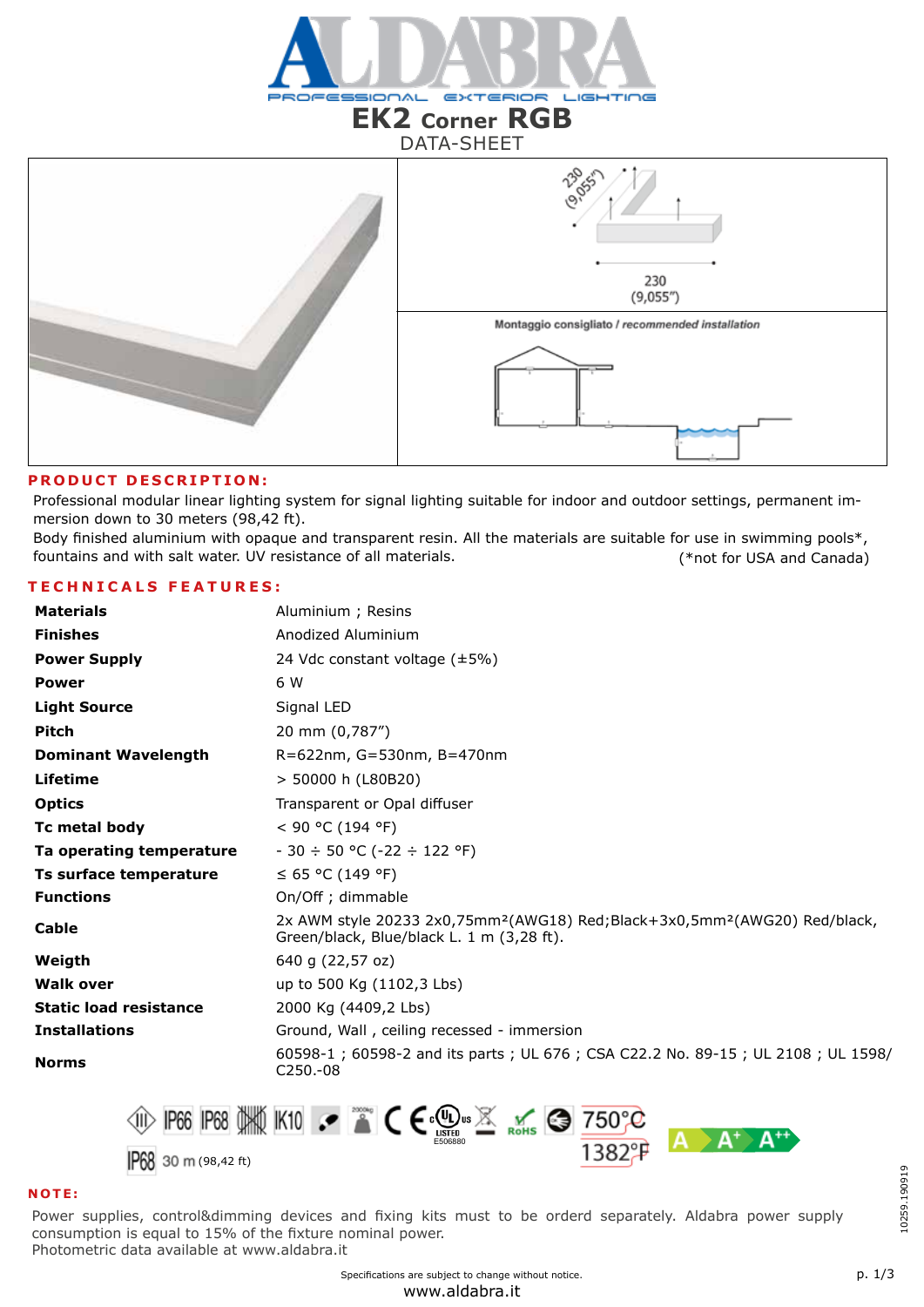

# DATA-SHEET

#### **GENERAL FEATURES:**

|                                 | power (W)                | length mm (in)          | pitch mm (in) |
|---------------------------------|--------------------------|-------------------------|---------------|
| <b>EK2.51.XXXXX.X</b>           | 6                        | 230x230 (9,055"x9,055") | 20 (0,787")   |
| <b>OPTICAL FEATURES:</b>        |                          |                         |               |
| EK2.XX.TXXXX.X                  | Transparent diffuser 50° |                         |               |
| EK2.XX.DXXXX.X                  | Opal diffuser 111°       |                         |               |
| <b>LIGHT FEATURES:</b>          | Signal LED               | $Im/m*$                 |               |
| EK2.XX.X90XX.X                  | R, G, B,                 | 123                     |               |
| *delivered luminous flux (opal) |                          |                         |               |

### **FINISHES FEATURES:**

EK2.XX.XXXA1.X Anodized Aluminuim



### **GENERAL INFORMATIONS:**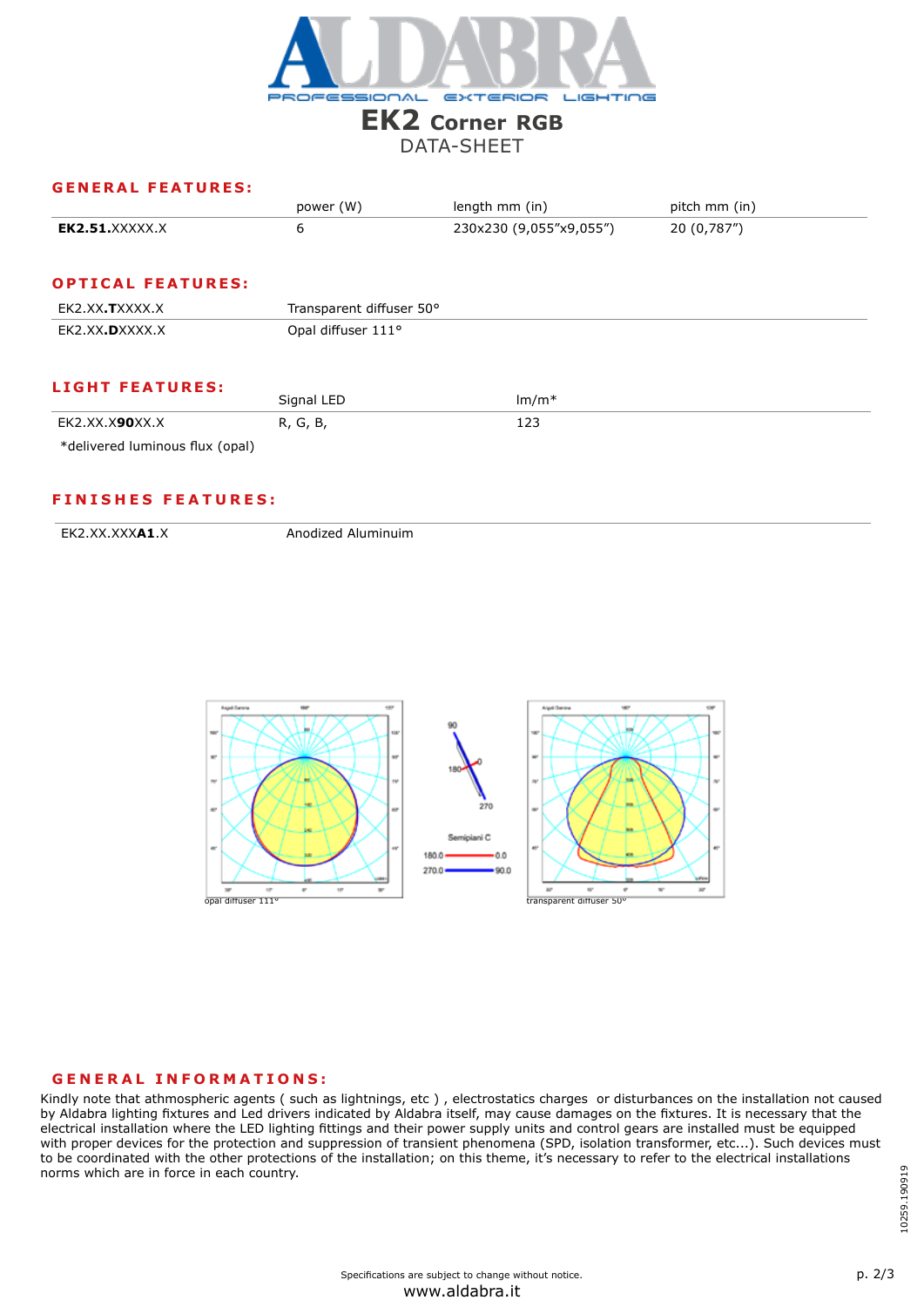

Type A - anodized aluminium

| CSF.0045.0        | trimless recessing box 520 mm (20,472")  |
|-------------------|------------------------------------------|
| CSF.0046.0        | trimless recessing box 1020 mm (40,157") |
| CSF.0047.0        | trimless recessing box 1520 mm (59,842") |
| <b>CSF.0048.0</b> | trimless recessing box 2020 mm (79,527") |

 $(1,086")$ 3.011

27,6



Type B - anodized aluminium

| CSF.0049.0        | recessing box with trim 520 mm (20,472")  |
|-------------------|-------------------------------------------|
| <b>CSF.0050.0</b> | recessing box with trim 1020 mm (40,157") |
| CSF.0051.0        | recessing box with trim 1520 mm (59,842") |
| <b>CSF.0052.0</b> | recessing box with trim 2020 mm (79,527") |

\*For corner or external edge products, order a linear recessing box to be cut on site.



tool for pulling out the module from the housing box



### **ACCESSORIES:**

#### **ACC.0060.0**

**ACC.0003.0**

**ACC.0074.0** fixing spring

26<br>1,023

23  $(0,905")$ 

couple of end caps for recessing boxs type A and B

alignment kit for housing boxes type A and B



**ACC.0019.0**

### **ACC.0028.0**

safety steel wire for ceiling installation for preventing accidental fall





Specifications are subject to change without notice. www.aldabra.it

10259.190919 10259.190919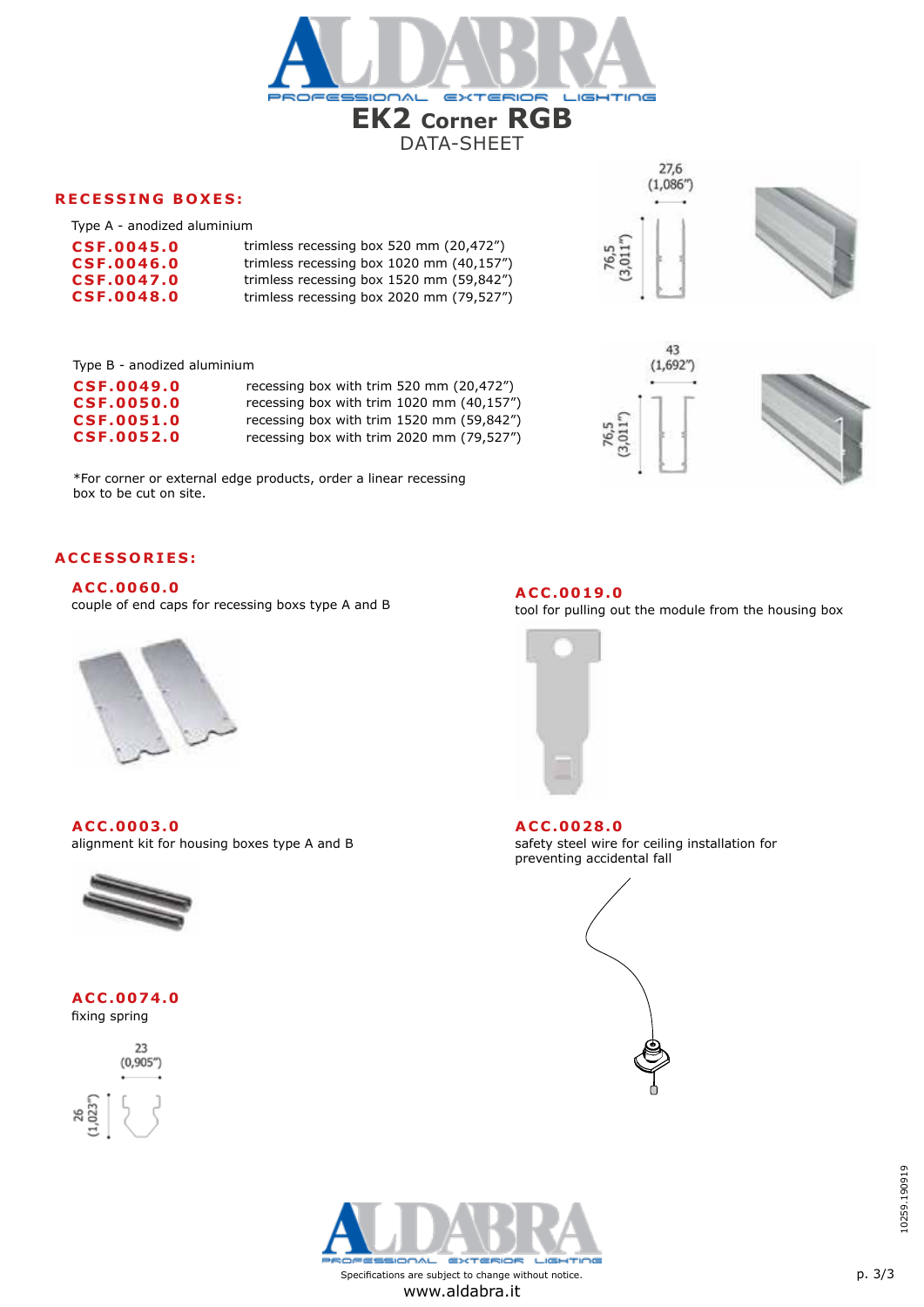

# **EK2 External edge Monochromatic**

### DATA-SHEET



### **PRODUCT DESCRIPTION:**

Professional modular linear lighting system for signal lighting suitable for indoor and outdoor settings, permanent immersion down to 30 meters (98,42 ft).

Body finished aluminium with opaque and transparent resin. All the materials are suitable for use in swimming pools\*, fountains and with salt water. UV resistance of all materials. (\*not for USA and Canada)

### **TECHNICALS FEATURES:**

| <b>Materials</b>              | Aluminium ; Resins                                                                                                         |
|-------------------------------|----------------------------------------------------------------------------------------------------------------------------|
| <b>Finishes</b>               | Anodized Aluminium                                                                                                         |
| <b>Power Supply</b>           | 24 Vdc constant voltage $(\pm 5\%)$                                                                                        |
| <b>Power</b>                  | 5 W                                                                                                                        |
| <b>Light Source</b>           | Mid-Power LED 140-180 lm/W                                                                                                 |
| <b>Pitch</b>                  | 20 mm (0,787")                                                                                                             |
| <b>Color Temperature</b>      | 2700 K; 3000 K; 3300 K; 3700 K; 5200 K                                                                                     |
| Ra                            | > 80                                                                                                                       |
| <b>Chromatic Selection</b>    | Mac-Adam 3-step                                                                                                            |
| Lifetime                      | > 50000 h (TM21)                                                                                                           |
| <b>Optics</b>                 | Transparent or Opal diffuser                                                                                               |
| <b>Tc metal body</b>          | < 90 °C (194 °F)                                                                                                           |
| Ta operating temperature      | $-30 \div 50$ °C (-22 $\div 122$ °F)                                                                                       |
| Ts surface temperature        | ≤ 65 °C (149 °F)                                                                                                           |
| <b>Functions</b>              | On/Off; dimmable                                                                                                           |
| <b>Cable</b>                  | AWM style 20233 2x0,75mm <sup>2</sup> (AWG18) Red;Black+1x0,5mm <sup>2</sup> (AWG20) Violet L. 1 m<br>$(3,28 \text{ ft}).$ |
| Weigth                        | 613 g (21,62 oz)                                                                                                           |
| <b>Walk over</b>              | up to 500 Kg (1102,3 Lbs)                                                                                                  |
| <b>Static load resistance</b> | 2000 Kg (4409,2 Lbs)                                                                                                       |
| <b>Installations</b>          | Ground, Wall, ceiling recessed - immersion                                                                                 |
| <b>Norms</b>                  | 60598-1; 60598-2 and its parts; UL 676; CSA C22.2 No. 89-15; UL 2108; UL<br>1598/C250 .- 08                                |
|                               | E506880                                                                                                                    |

**P68** 30 m (98,42 ft)



Power supplies, control&dimming devices and fixing kits must to be orderd separately. Aldabra power supply consumption is equal to 15% of the fixture nominal power.

Photometric data available at www.aldabra.it

Specifications are subject to change without notice.

 $1382^{\circ}$ 

10260.190919

0260.190919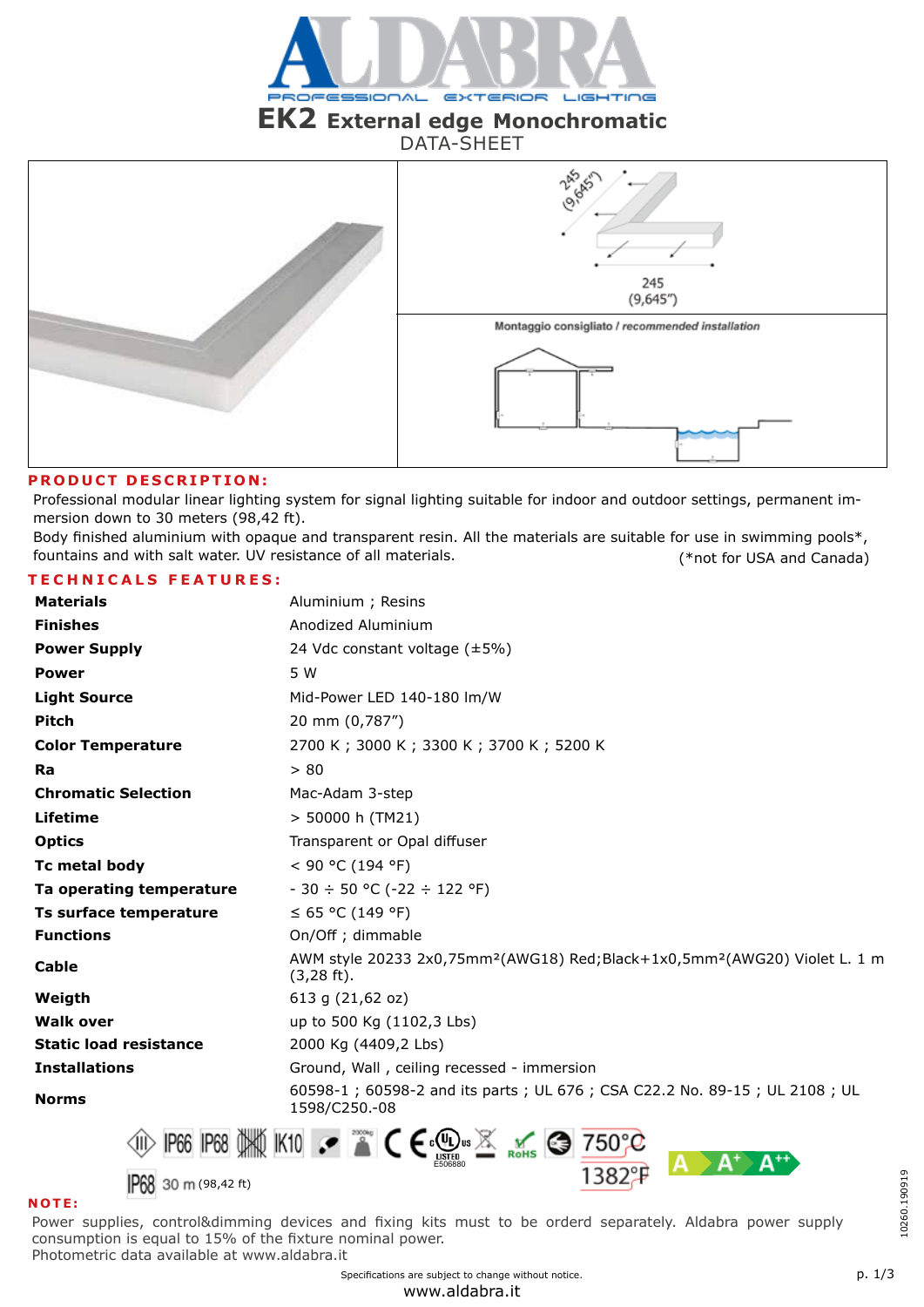

|                        | power W | length mm (in)          | pitch mm (in) |
|------------------------|---------|-------------------------|---------------|
| <b>EK2.52.</b> XXXXX.X |         | 245x245 (9,645"x9,645") | 20 (0,787")   |

### **OPTICAL FEATURES:**

| FK2 XX TXXXX X | Transparent diffuser 50° |
|----------------|--------------------------|
| FK2 XX DXXXX X | Opal diffuser 111°       |

### **LIGHT FEATURES:**

|                | Mid-Power LED       | $\text{Im}/\text{m}^*$ | Ra   | Chromatic selection |  |
|----------------|---------------------|------------------------|------|---------------------|--|
| EK2.XX.X27XX.X | 2700K warm white    | 202                    | > 80 | MacAdam 3-step      |  |
| EK2.XX.X30XX.X | 3000K warm white    | 202                    | > 80 | MacAdam 3-step      |  |
| EK2.XX.X33XX.X | 3300K warm white    | 202                    | > 80 | MacAdam 3-step      |  |
| EK2.XX.X37XX.X | 3700K neutral white | 262                    | > 80 | MacAdam 3-step      |  |
| EK2.XX.X52XX.X | 5200K cool white    | 303                    | > 80 | MacAdam 3-step      |  |
|                |                     |                        |      |                     |  |

\*delivered luminous flux (opal)

### **FINISHES FEATURES:**

EK2.XX.XXXA1.X Anodized Aluminuim



### **GENERAL INFORMATIONS:**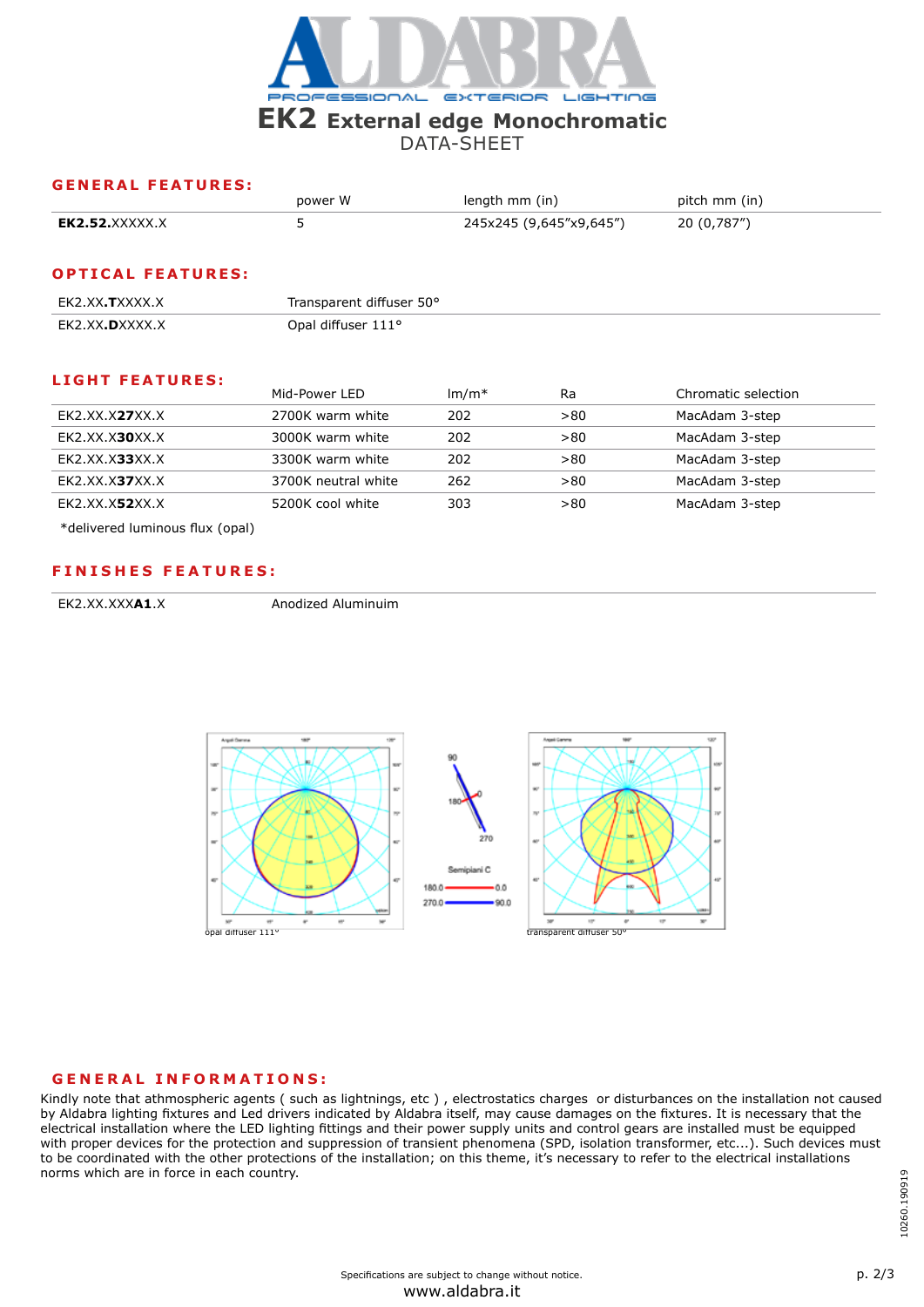

Type A - anodized aluminium

| <b>CSF.0045.0</b> | trimless recessing box 520 mm (20,472")  |
|-------------------|------------------------------------------|
| CSF.0046.0        | trimless recessing box 1020 mm (40,157") |
| CSF.0047.0        | trimless recessing box 1520 mm (59,842") |
| <b>CSF.0048.0</b> | trimless recessing box 2020 mm (79,527") |





Type B - anodized aluminium

| CSF.0049.0        | recessing box with trim 520 mm (20,472")  |
|-------------------|-------------------------------------------|
| <b>CSF.0050.0</b> | recessing box with trim 1020 mm (40,157") |
| CSF.0051.0        | recessing box with trim 1520 mm (59,842") |
| CSF.0052.0        | recessing box with trim 2020 mm (79,527") |

\*For corner or external edge products, order a linear recessing box to be cut on site.





### **ACCESSORIES:**

**ACC.0060.0**

couple of end caps for recessing boxs type A and B



### **ACC.0003.0**

alignment kit for housing boxes type A and B



#### **ACC.0074.0** fixing spring



**ACC.0019.0**





**ACC.0028.0** safety steel wire for ceiling installation for preventing accidental fall





Specifications are subject to change without notice. www.aldabra.it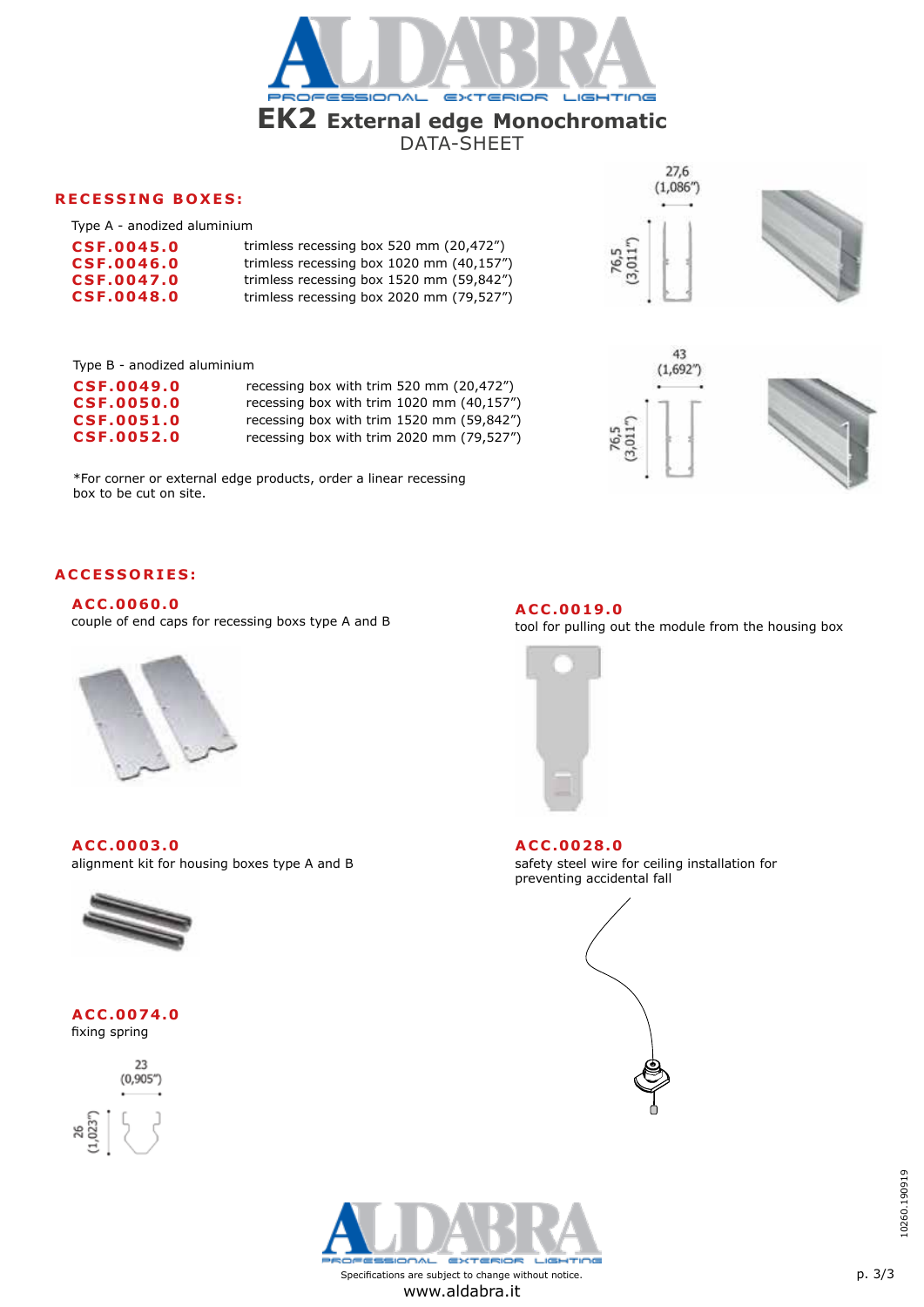

## DATA-SHEET



### **PRODUCT DESCRIPTION:**

Professional modular linear lighting system for signal lighting suitable for indoor and outdoor settings, permanent immersion down to 30 meters (98,42 ft).

Body finished aluminum with opaque and transparent resin. All the materials are suitable for use in swimming pools\*, fountains and with salt water. UV resistance of all materials. (\*not for USA and Canada)

### **TECHNICALS FEATURES:**

| <b>Materials</b>              | Aluminium ; Resins                                                                                                                              |
|-------------------------------|-------------------------------------------------------------------------------------------------------------------------------------------------|
| <b>Finishes</b>               | Anodized Aluminium                                                                                                                              |
| <b>Power Supply</b>           | 24 Vdc constant voltage (±5%)                                                                                                                   |
| <b>Power</b>                  | 6 W                                                                                                                                             |
| <b>Light Source</b>           | Signal LED                                                                                                                                      |
| <b>Pitch</b>                  | 20 mm (0,787")                                                                                                                                  |
| <b>Dominant Wavelength</b>    | R=622nm, G=530nm, B=470nm                                                                                                                       |
| <b>Lifetime</b>               | > 50000 h (L80B20)                                                                                                                              |
| <b>Optics</b>                 | Transparent or Opal diffuser                                                                                                                    |
| Tc metal body                 | < 90 °C (194 °F)                                                                                                                                |
| Ta operating temperature      | $-30 \div 50$ °C (-22 $\div 122$ °F)                                                                                                            |
| Ts surface temperature        | ≤ 65 °C (149 °F)                                                                                                                                |
| <b>Functions</b>              | On/Off; dimmable                                                                                                                                |
| Cable                         | 2x AWM style 20233 2x0,75mm <sup>2</sup> (AWG18) Red;Black+3x0,5mm <sup>2</sup> (AWG20) Red/black,<br>Green/black, Blue/black L. 1 m (3,28 ft). |
| Weigth                        | 674 g (23,77 oz)                                                                                                                                |
| <b>Walk over</b>              | up to 500 Kg (1102,3 Lbs)                                                                                                                       |
| <b>Static load resistance</b> | 2000 Kg (4409,2 Lbs)                                                                                                                            |
| <b>Installations</b>          | Ground, Wall, ceiling recessed - immersion                                                                                                      |
| <b>Norms</b>                  | 60598-1; 60598-2 and its parts; UL 676; CSA C22.2 No. 89-15; UL 2108; UL 1598/<br>$C250.-08$                                                    |
|                               |                                                                                                                                                 |



### **NOTE:**

Power supplies, control&dimming devices and fixing kits must to be orderd separately. Aldabra power supply consumption is equal to 15% of the fixture nominal power. Photometric data available at www.aldabra.it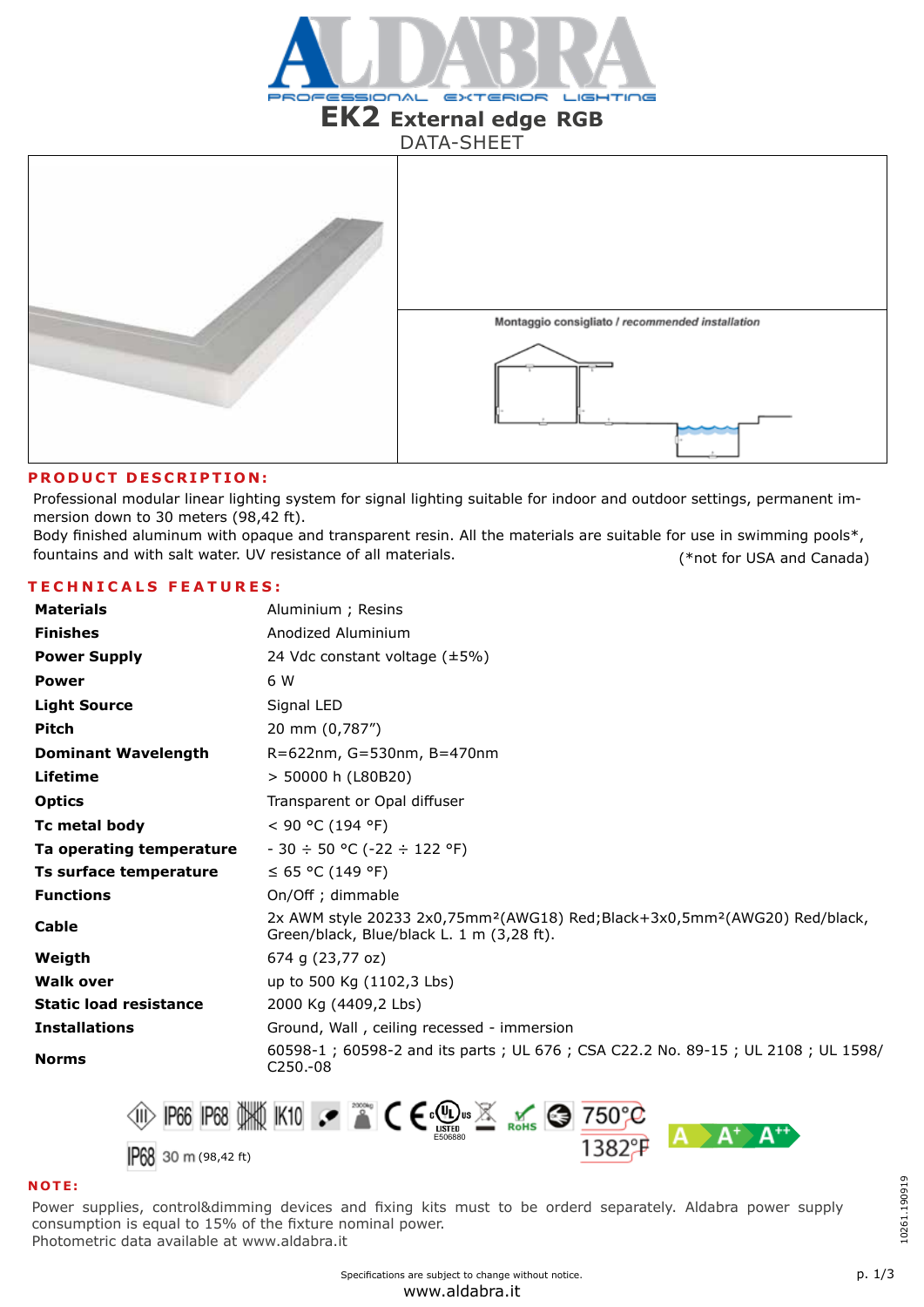

|                                 | power (W)                | length mm (in)          | pitch mm (in) |
|---------------------------------|--------------------------|-------------------------|---------------|
| <b>EK2.52.XXXXX.X</b>           | 6                        | 245x245 (9,645"x9,645") | 20 (0,787")   |
| <b>OPTICAL FEATURES:</b>        |                          |                         |               |
| EK2.XX.TXXXX.X                  | Transparent diffuser 50° |                         |               |
| EK2.XX.DXXXX.X                  | Opal diffuser 111°       |                         |               |
| <b>LIGHT FEATURES:</b>          | Signal LED               | $lm/m*$                 |               |
| EK2.XX.X90XX.X                  | R, G, B,                 | 123                     |               |
| *delivered luminous flux (opal) |                          |                         |               |

### **FINISHES FEATURES:**

EK2.XX.XXXA1.X Anodized Aluminuim



### **GENERAL INFORMATIONS:**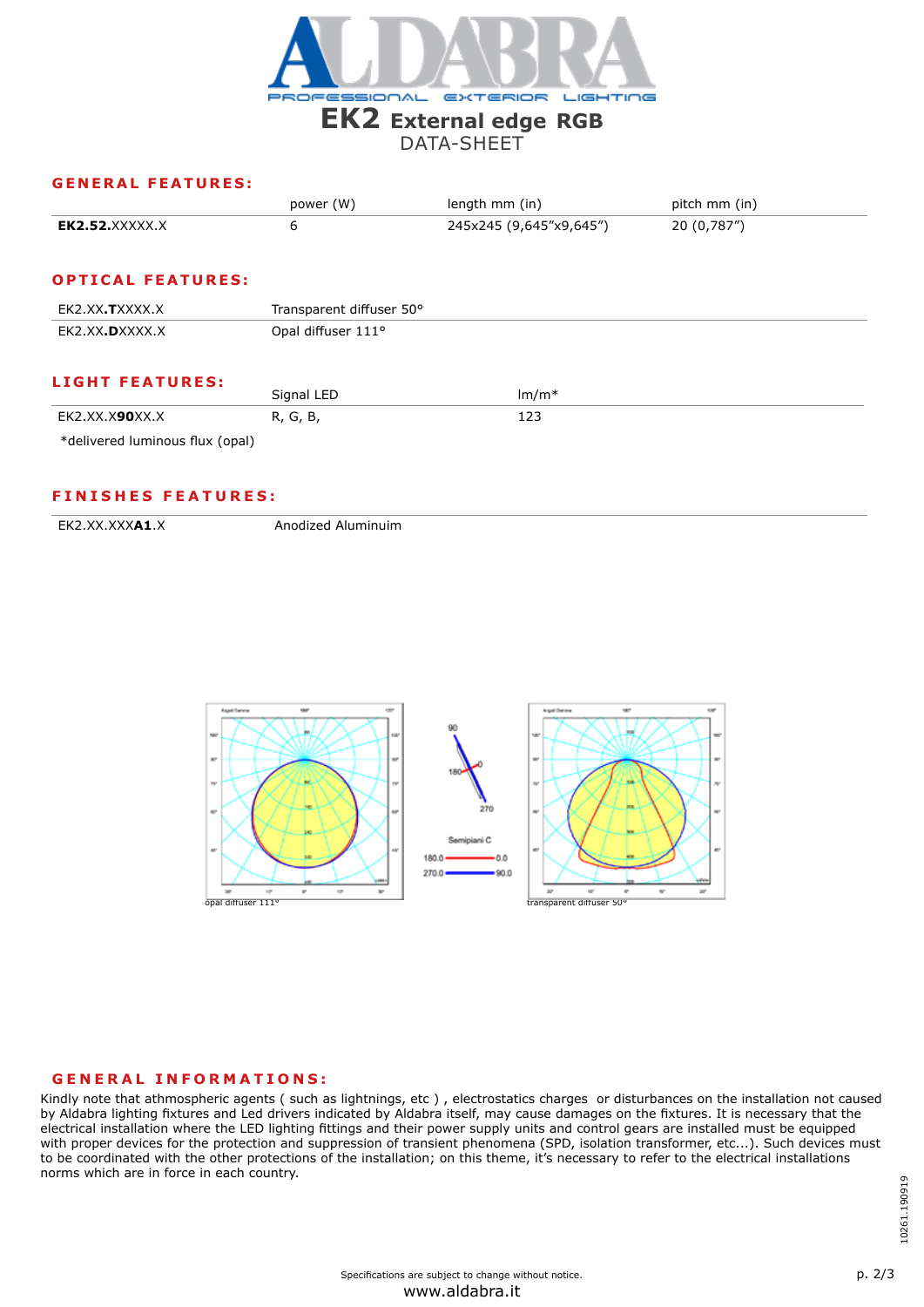

Type A - anodized aluminium

| CSF.0045.0 | trimless recessing box 520 mm (20,472")  |
|------------|------------------------------------------|
| CSF.0046.0 | trimless recessing box 1020 mm (40,157") |
| CSF.0047.0 | trimless recessing box 1520 mm (59,842") |
| CSF.0048.0 | trimless recessing box 2020 mm (79,527") |

Type B - anodized aluminium

| Type D - anouized alumnuum |                                           |
|----------------------------|-------------------------------------------|
| <b>CSF.0049.0</b>          | recessing box with trim 520 mm (20,472")  |
| <b>CSF.0050.0</b>          | recessing box with trim 1020 mm (40,157") |
| <b>CSF.0051.0</b>          | recessing box with trim 1520 mm (59,842") |
| <b>CSF.0052.0</b>          | recessing box with trim 2020 mm (79,527") |

\*For corner or external edge products, order a linear recessing box to be cut on site.







tool for pulling out the module from the housing box



### **ACCESSORIES:**

### **ACC.0060.0**

couple of end caps for recessing boxs type A and B



**ACC.0003.0**

alignment kit for housing boxes type A and B



### **ACC.0074.0** fixing spring



**ACC.0028.0** safety steel wire for ceiling installation for preventing accidental fall





Specifications are subject to change without notice. www.aldabra.it



**ACC.0019.0**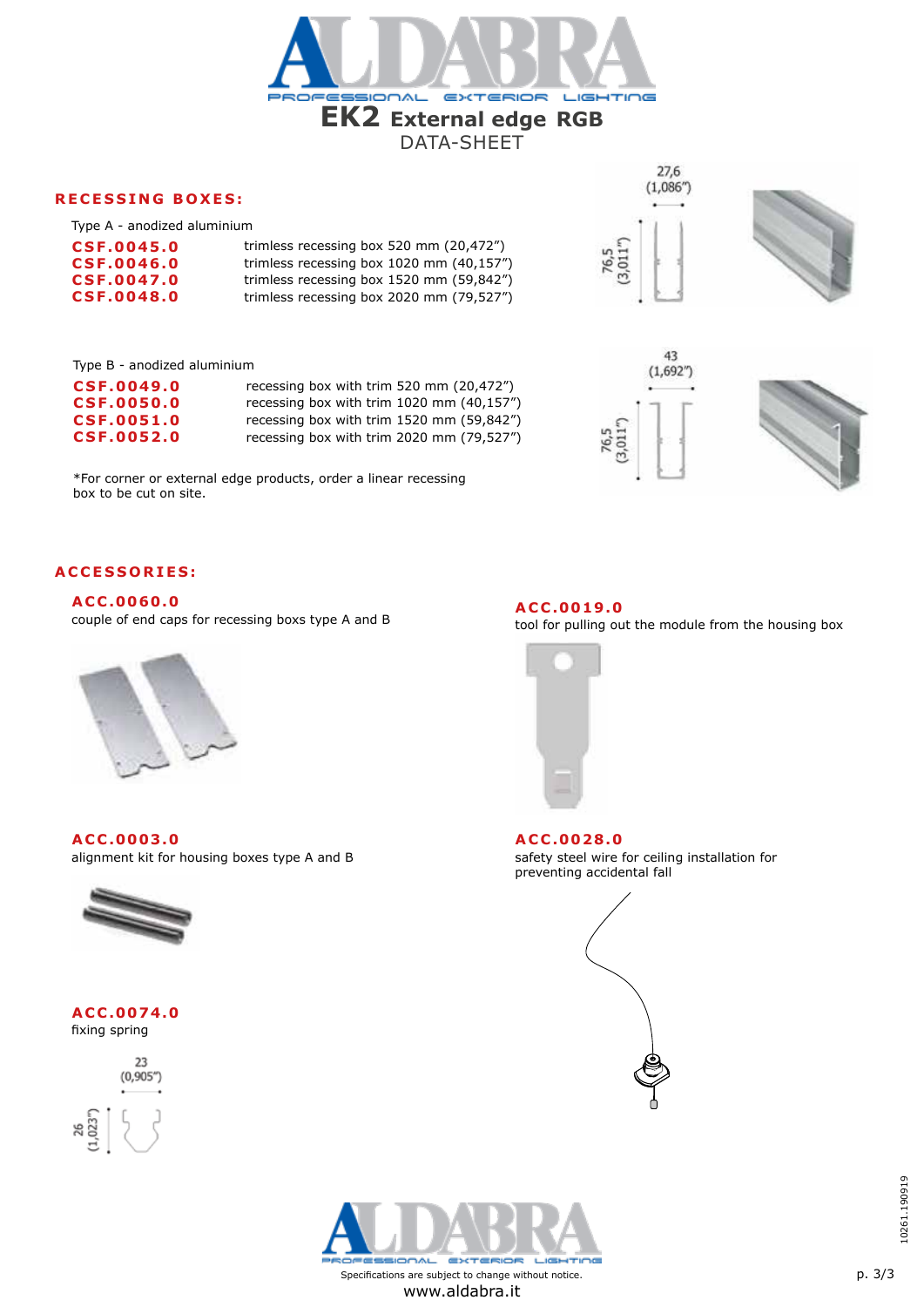

### **EK2 Monochromatic Stainless Steel UL version** DATA-SHEET



### **PRODUCT DESCRIPTION:**

Professional modular linear lighting system for signal lighting suitable for indoor and outdoor settings, permanent immersion down to 30 meters (98,42 ft).

Body finished stainless steel 316L with opaque and transparent resin. All the materials are suitable for use in swimming pools, fountains and with salt water. UV resistance of all materials.

### **TECHNICALS FEATURES:**

| <b>Materials</b>                | Stainless steel 316L; Resins                                                                                                 |  |  |
|---------------------------------|------------------------------------------------------------------------------------------------------------------------------|--|--|
| <b>Finishes</b>                 | Satin stainless steel                                                                                                        |  |  |
| <b>Power Supply</b>             | 24 Vdc constant voltage (±5%)                                                                                                |  |  |
| <b>Power</b>                    | 12 W/m                                                                                                                       |  |  |
| <b>Light Source</b>             | Mid-Power LED 140-180 lm/W                                                                                                   |  |  |
| <b>Pitch</b>                    | 20 mm (0,787")                                                                                                               |  |  |
| <b>Color Temperature</b>        | 2700 K; 3000 K; 3300 K; 3700 K; 5200 K                                                                                       |  |  |
| Ra                              | > 80                                                                                                                         |  |  |
| <b>Chromatic Selection</b>      | Mac-Adam 3-step                                                                                                              |  |  |
| Lifetime                        | > 50000 h (TM21)                                                                                                             |  |  |
| <b>Optics</b>                   | Transparent or Opal diffuser                                                                                                 |  |  |
| Tc metal body                   | < 90 °C (194 °F)                                                                                                             |  |  |
| Ta operating temperature        | $-30 \div 50$ °C (-22 $\div 122$ °F)                                                                                         |  |  |
| Ts surface temperature          | 0 Vdc IN<br>≤ 65 °C (149 °F)                                                                                                 |  |  |
| <b>Functions</b>                | On/Off; dimmable                                                                                                             |  |  |
| Cable                           | AWM style 20233 2x0,75mm <sup>2</sup> (AWG18) Red;Black+1x0,5mm <sup>2</sup> (AWG20) Violet L. 5 m<br>$(16, 40 \text{ ft}).$ |  |  |
| Weigth                          | 1700 g/m (18,28 oz/ft)                                                                                                       |  |  |
| <b>Walk over</b>                | up to 500 Kg (1102,3 Lbs)                                                                                                    |  |  |
| <b>Static load resistance</b>   | 2000 Kg (4409,2 Lbs)                                                                                                         |  |  |
| <b>Installations</b>            | Ground, Wall, recessed - immersion                                                                                           |  |  |
| <b>Norms</b>                    | 60598-1; 60598-2 and its parts; UL 676; CSA C22.2 No. 89-15; UL 2108; UL<br>1598/C250 .- 08                                  |  |  |
|                                 | <b>IP66 IP68 OXK IK10 : 2 2 C</b><br>ROHS <sup>C</sup>                                                                       |  |  |
| 30 m (98,42 ft)<br><b>NOTE:</b> | A<br>A<br>382                                                                                                                |  |  |

### Power supplies, control&dimming devices and fixing kits must to be orderd separately. Aldabra power supply consumption is equal to 15% of the fixture nominal power.

Photometric data available at www.aldabra.it

Specifications are subject to change without notice.

www.aldabra.it

11253.191111

11253.191111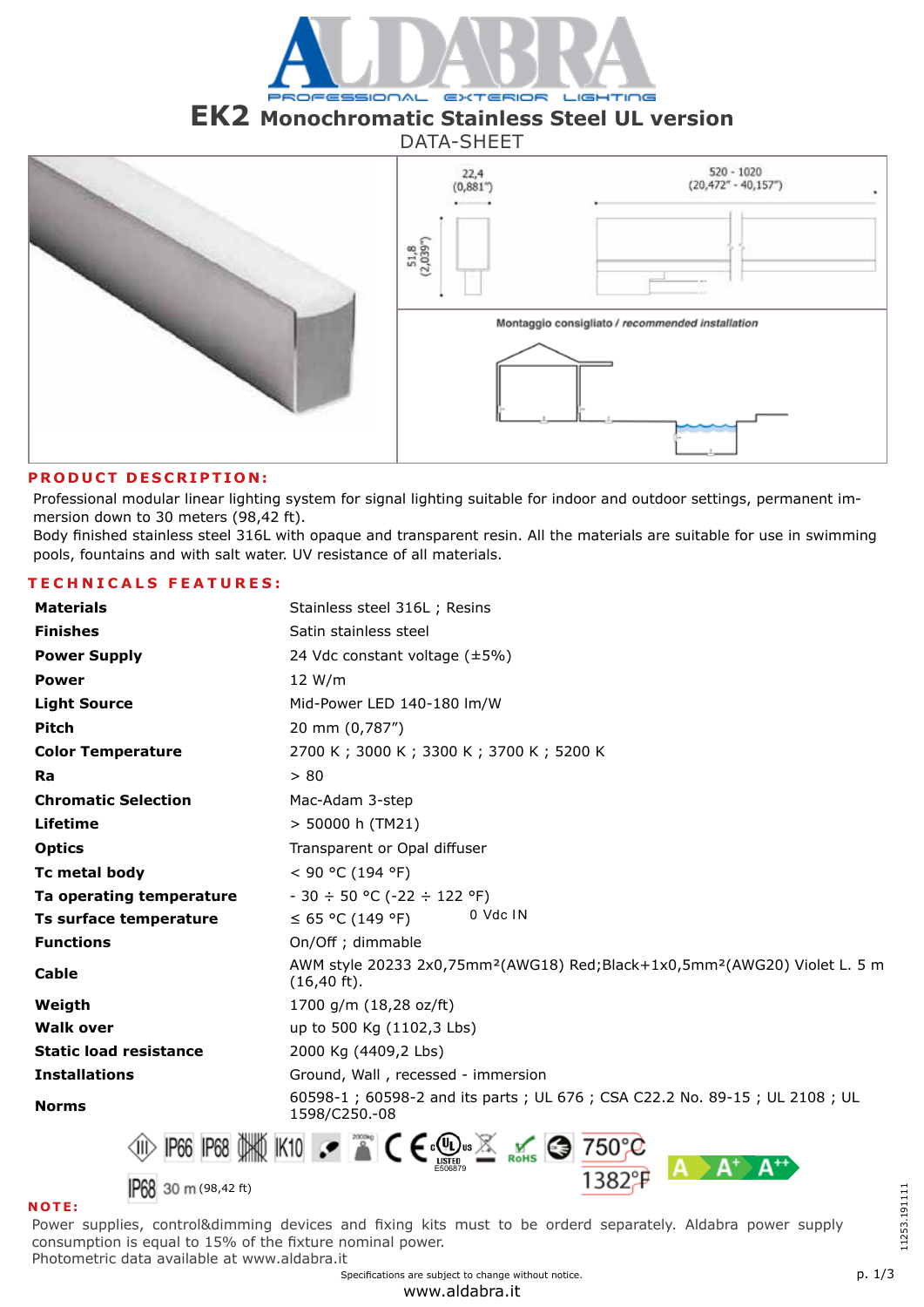

### DATA-SHEET

### **GENERAL FEATURES:**

|                | power (W) | length mm (in) | pitch mm (in) |
|----------------|-----------|----------------|---------------|
| EK2.01.XXXXX.U |           | 520 (20,472")  | 20 (0,787")   |
| EK2.02.XXXXX.U | ∸∸        | 1020 (40,157") | 20 (0,787")   |

### **OPTICAL FEATURES:**

| EK2.XX. <b>T</b> XXXX.U | Transparent diffuser 50° |
|-------------------------|--------------------------|
| EK2.XX <b>.D</b> XXXX.U | Opal diffuser 111°       |

### **LIGHT FEATURES:**

|                | Mid-Power LED       | $Im/m*$ | Ra   | Chromatic selection |
|----------------|---------------------|---------|------|---------------------|
| EK2.XX.X27XX.U | 2700K warm white    | 202     | > 80 | MacAdam 3-step      |
| EK2.XX.X30XX.U | 3000K warm white    | 202     | > 80 | MacAdam 3-step      |
| EK2.XX.X33XX.U | 3300K warm white    | 202     | > 80 | MacAdam 3-step      |
| EK2.XX.X37XX.U | 3700K neutral white | 262     | > 80 | MacAdam 3-step      |
| EK2.XX.X52XX.U | 5200K cool white    | 303     | >80  | MacAdam 3-step      |
|                |                     |         |      |                     |

\*delivered luminous flux (opal)

### **FINISHES FEATURES:**

EK2.XX.XXX**S1**.U Satin stainless steel



### **GENERAL INFORMATIONS:**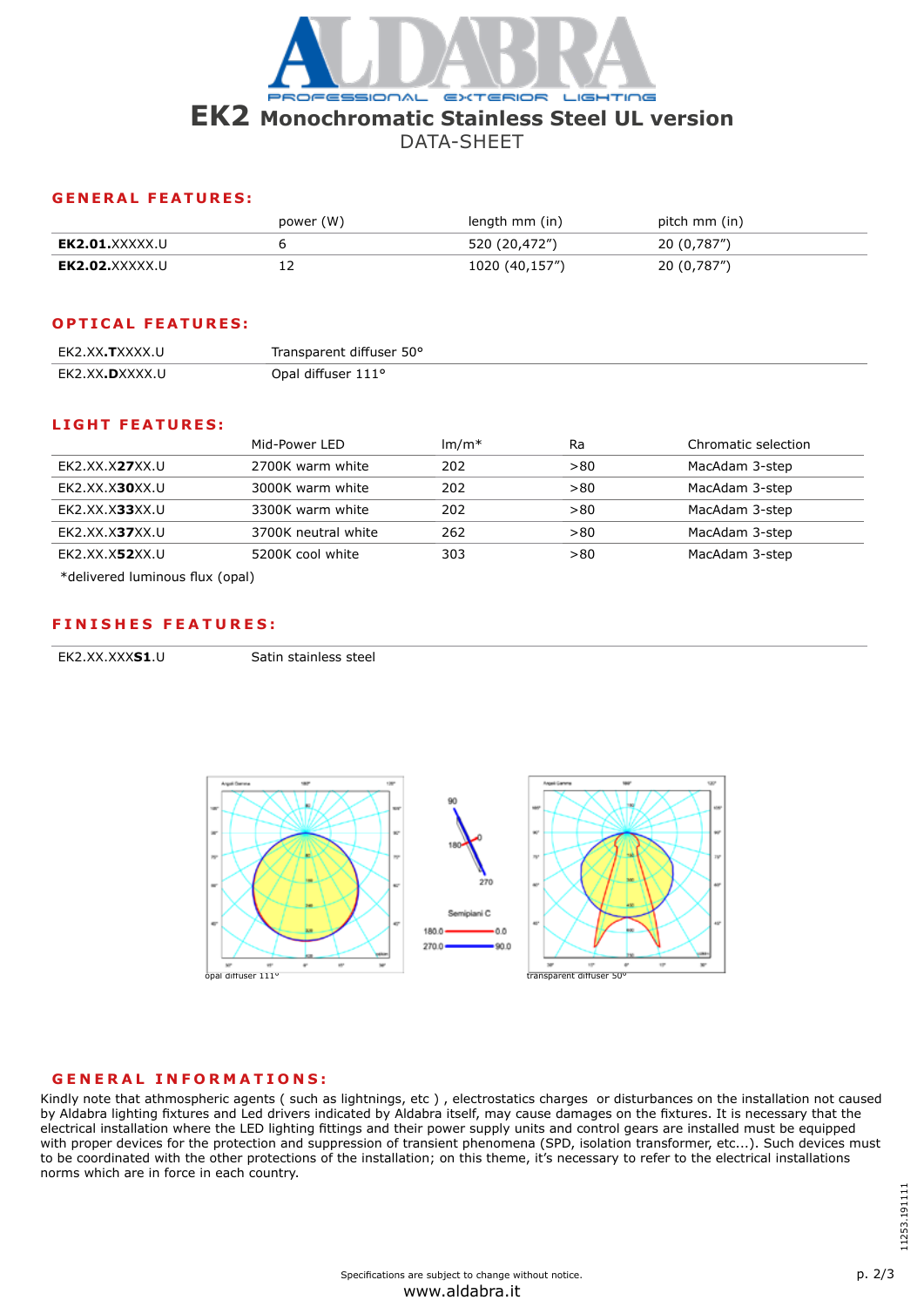

**CSF.0105.0 CSF.0106.0** Type A - stainless steel

trimless recessing box 520 mm (20,472") trimless recessing box 1020 mm (40,157")



### **ACCESSORIES:**

**ACC.0146.0**

couple of end caps for stainless steel recessing box



### **ACC.0074.0**

fixing spring





tool for pulling out the module from the housing box





Specifications are subject to change without notice. www.aldabra.it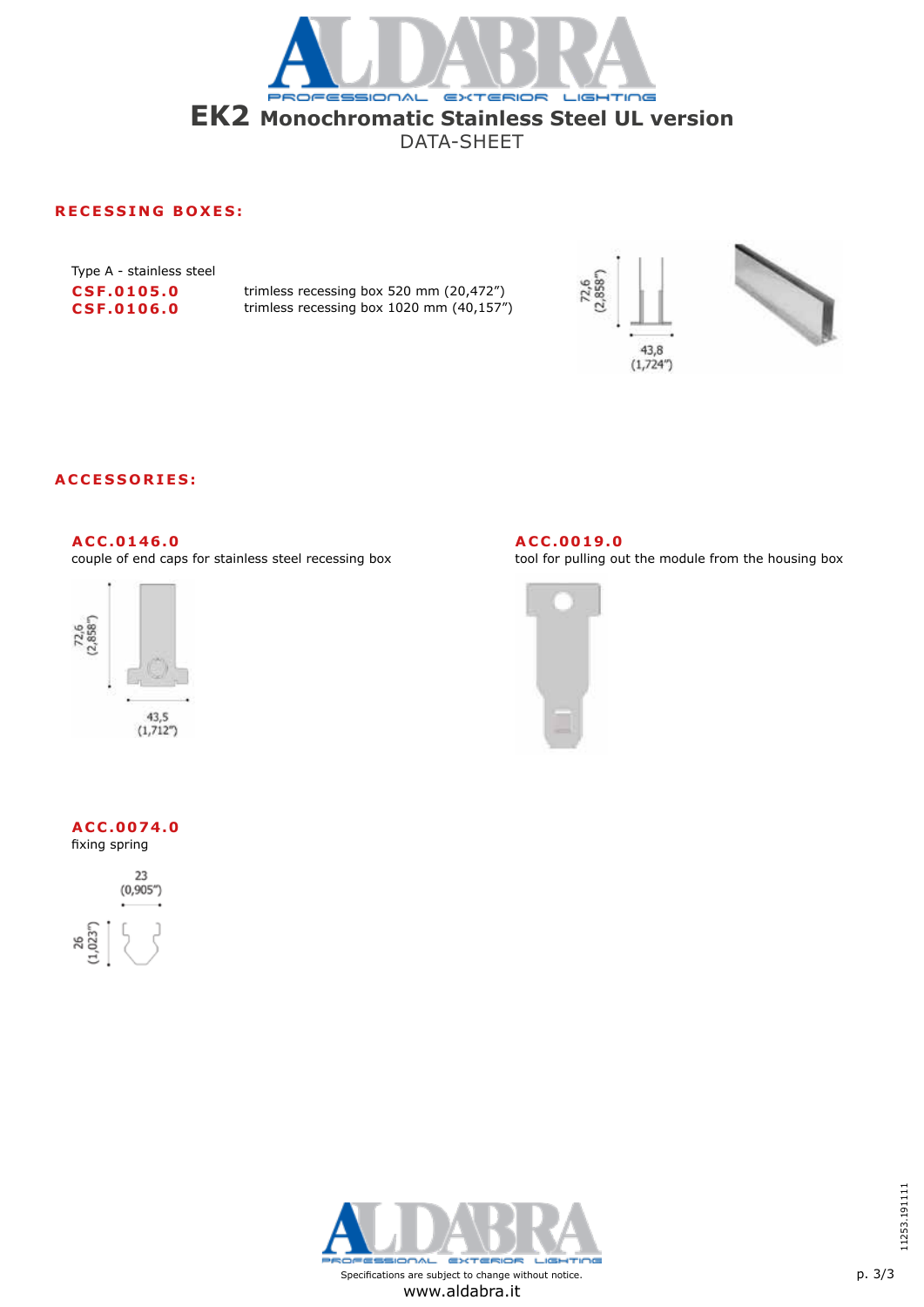

# **EK2 RGB Stainless steel UL version**

### DATA-SHEET



### **PRODUCT DESCRIPTION:**

Professional modular linear lighting system for signal lighting suitable for indoor and outdoor settings, permanent immersion down to 30 meters (98,42 ft).

Body finished stainless steel 316L with opaque and transparent resin. All the materials are suitable for use in swimming pools, fountains and with salt water. UV resistance of all materials.

### **TECHNICALS FEATURES:**

| <b>Materials</b>              | Stainless steel 316L; Resins                                                                                                                  |  |  |
|-------------------------------|-----------------------------------------------------------------------------------------------------------------------------------------------|--|--|
| <b>Finishes</b>               | Satin stainless steel                                                                                                                         |  |  |
| <b>Power Supply</b>           | 24 Vdc constant voltage $(\pm 5\%)$                                                                                                           |  |  |
| <b>Power</b>                  | 15 W/m                                                                                                                                        |  |  |
| <b>Light Source</b>           | Signal LED                                                                                                                                    |  |  |
| <b>Pitch</b>                  | 20 mm (0,787")                                                                                                                                |  |  |
| <b>Dominant Wavelength</b>    | $R = 622$ nm, G=530nm, B=470nm                                                                                                                |  |  |
| Lifetime                      | > 50000 h (L80B20)                                                                                                                            |  |  |
| <b>Optics</b>                 | Transparent or Opal diffuser                                                                                                                  |  |  |
| Tc metal body                 | < 90 °C (194 °F)                                                                                                                              |  |  |
| Ta operating temperature      | $-30 \div 50$ °C (-22 $\div 122$ °F)                                                                                                          |  |  |
| Ts surface temperature        | ≤ 65 °C (149 °F)                                                                                                                              |  |  |
| <b>Functions</b>              | On/Off; dimmable                                                                                                                              |  |  |
| Cable RGB                     | AWM style 20233 2x0,75mm <sup>2</sup> (AWG18) Red;Black+3x0,5mm <sup>2</sup> (AWG20) Red/black,<br>Green/black, Blue/black L. 5 m (16,40 ft). |  |  |
| Weigth                        | 1700 g/m (18,28 oz/ft)                                                                                                                        |  |  |
| <b>Walk over</b>              | up to 500 Kg (1102,3 Lbs)                                                                                                                     |  |  |
| <b>Static load resistance</b> | 2000 Kg (4409,2 Lbs)                                                                                                                          |  |  |
| <b>Installations</b>          | Ground, Wall, recessed - immersion                                                                                                            |  |  |
| <b>Norms</b>                  | 60598-1; 60598-2 and its parts; UL 676; CSA C22.2 No. 89-15; UL 2108; UL<br>1598/C250.-08                                                     |  |  |



### **NOTE:**

Power supplies, control&dimming devices and fixing kits must to be orderd separately. Aldabra power supply consumption is equal to 15% of the fixture nominal power. Photometric data available at www.aldabra.it

11254.191111

11254.191111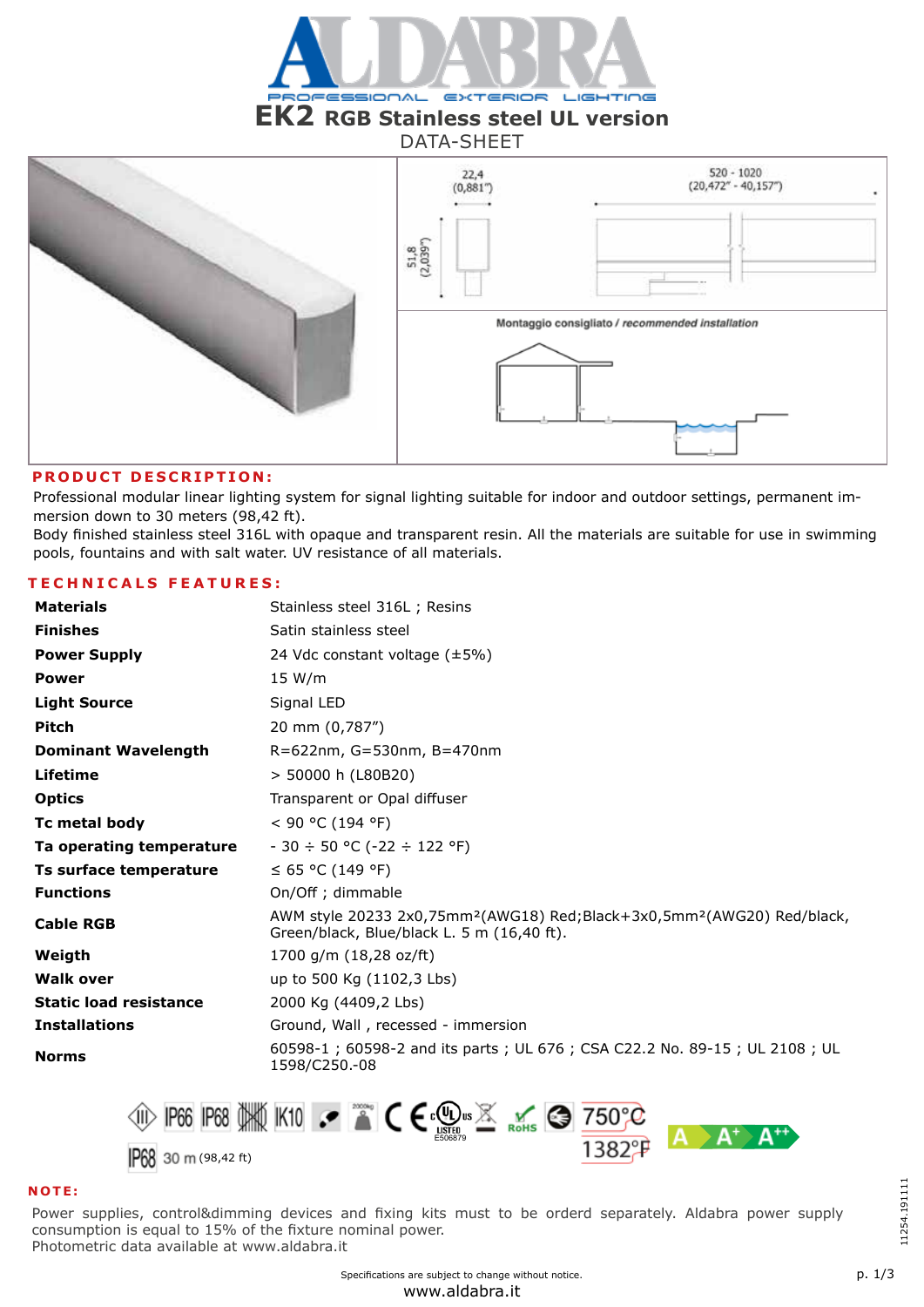

|                | power (W) | length mm (in) | pitch mm (in) |
|----------------|-----------|----------------|---------------|
| EK2.01.XXXXX.U |           | 520 (20,472″)  | 20 (0,787")   |
| EK2.02.XXXXX.U |           | 1020 (40,157") | 20 (0,787″)   |

### **OPTICAL FEATURES:**

| EK2.XX <b>.T</b> XXXX.U | Transparent diffuser 50° |
|-------------------------|--------------------------|
| EK2.XX <b>.D</b> XXXX.U | Opal diffuser 111°       |
|                         |                          |

### **LIGHT FEATURES:**

|                | Signal LED                      | $.1cm*$<br>17 I I I<br> |
|----------------|---------------------------------|-------------------------|
| EK2.XX.X90XX.U | Ð<br>G<br>- 12<br>ь<br>π.<br>ັ. | כר ו<br>دعد             |

\*delivered luminous flux (opal)

### **FINISHES FEATURES:**

EK2.XX.XXXS1.U Satin stainless steel



### **GENERAL INFORMATIONS:**